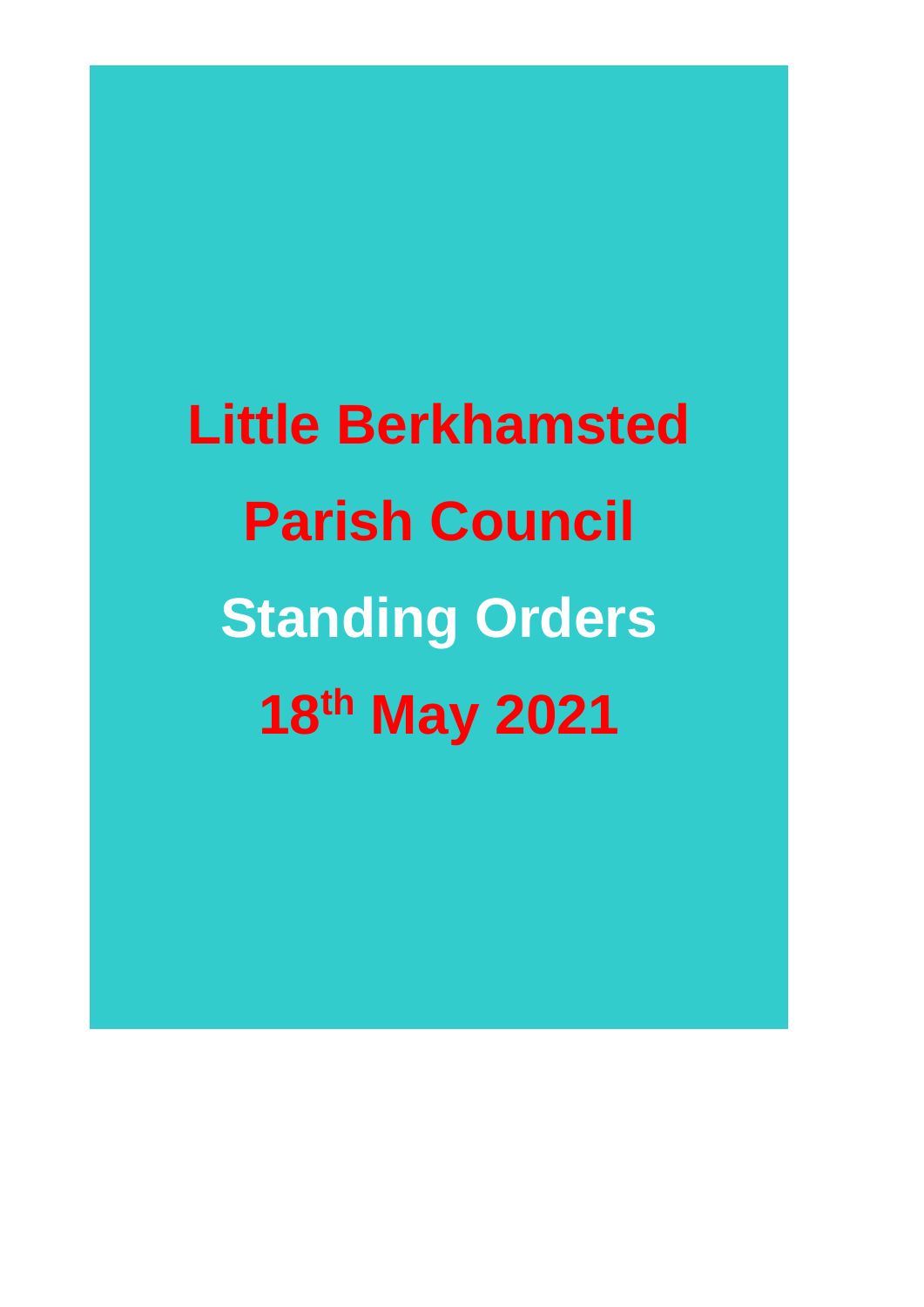# **MODEL STANDING ORDERS 2018 FOR ENGLAND (REVISED 2020)**

| 1. |                                                                                           |  |
|----|-------------------------------------------------------------------------------------------|--|
| 2. |                                                                                           |  |
| 3. |                                                                                           |  |
| 4. |                                                                                           |  |
| 5. |                                                                                           |  |
| 6. | Extraordinary meetings of the council, committees and sub-committees  13                  |  |
| 7. |                                                                                           |  |
| 8. |                                                                                           |  |
| 9. | Motions for a meeting that require written notice to be given to the proper officer<br>14 |  |
|    | 10. Motions at a meeting that do not require written notice 14                            |  |
|    |                                                                                           |  |
|    |                                                                                           |  |
|    |                                                                                           |  |
|    |                                                                                           |  |
|    |                                                                                           |  |
|    |                                                                                           |  |
|    |                                                                                           |  |
|    |                                                                                           |  |
|    |                                                                                           |  |
|    |                                                                                           |  |
|    |                                                                                           |  |
|    |                                                                                           |  |
|    |                                                                                           |  |
|    | 24. Communicating with district and county or unitary councillors  25                     |  |
|    |                                                                                           |  |
|    |                                                                                           |  |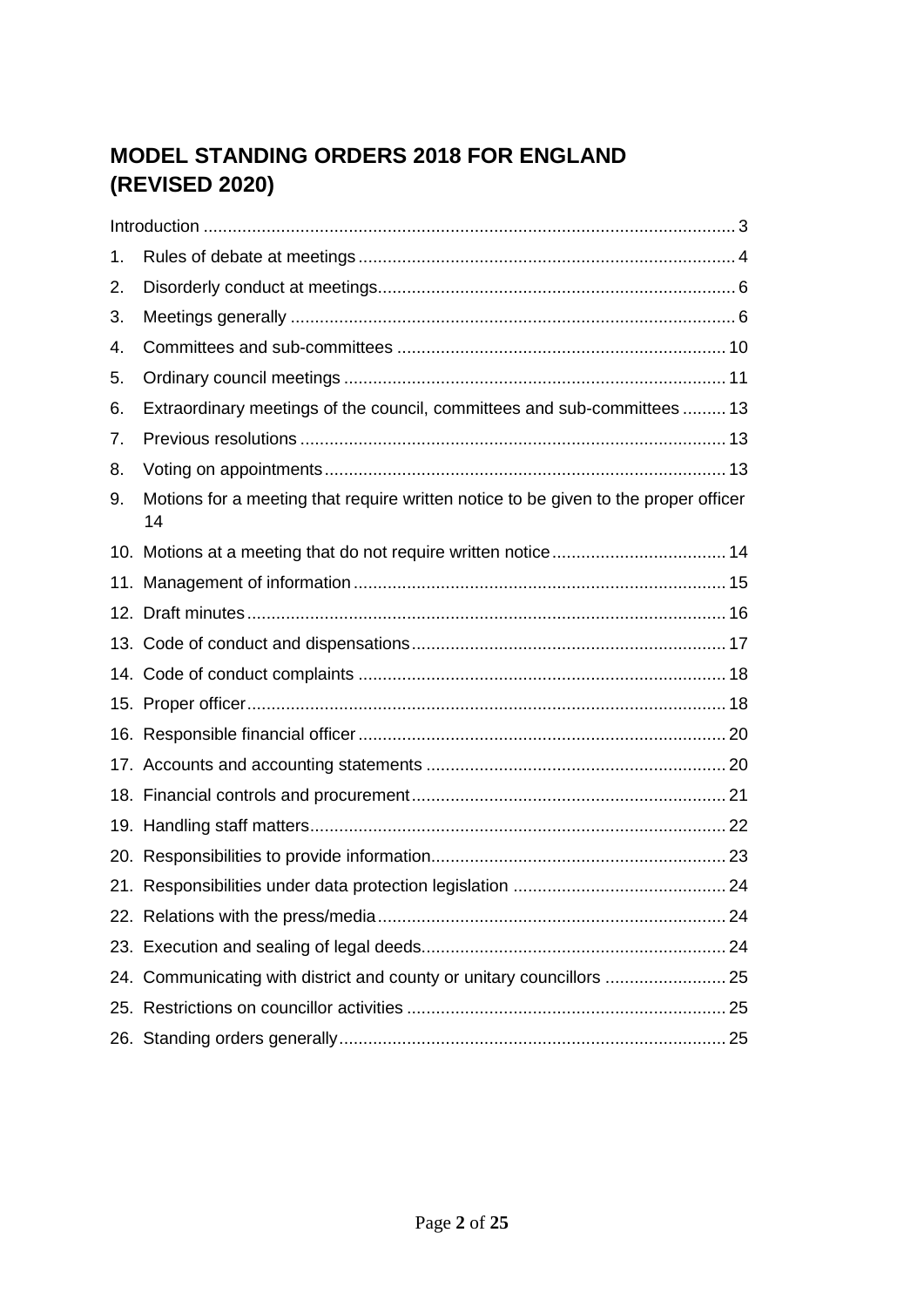# <span id="page-2-0"></span>**Introduction**

These model standing orders update the National Association of Local Council (NALC) model standing orders contained in "Local Councils Explained" by Meera Tharmarajah (© 2013 NALC). This publication contains new model standing orders which reference new legislation introduced after 2013 when the last model standing orders were published.

#### **How to use model standing orders**

Standing orders are the written rules of a local council. Standing orders are essential to regulate the proceedings of a meeting. A council may also use standing orders to confirm or refer to various internal organisational and administrative arrangements. The standing orders of a council are not the same as the policies of a council but standing orders may refer to them.

Local councils operate within a wide statutory framework. NALC model standing orders incorporate and reference many statutory requirements to which councils are subject. It is not possible for the model standing orders to contain or reference all the statutory or legal requirements which apply to local councils. For example, it is not practical for model standing orders to document all obligations under data protection legislation. The statutory requirements to which a council is subject apply whether or not they are incorporated in a council's standing orders.

The model standing orders do not include model financial regulations. Financial regulations are standing orders to regulate and control the financial affairs and accounting procedures of a local council. The financial regulations, as opposed to the standing orders of a council, include most of the requirements relevant to the council's Responsible Financial Officer. Model financial regulations are available to councils in membership of NALC.

#### **Drafting notes**

Model standing orders that are in bold type contain legal and statutory requirements. It is recommended that councils adopt them without changing them or their meaning. Model standing orders not in bold are designed to help councils operate effectively but they do not contain statutory requirements so they may be adopted as drafted or amended to suit a council's needs. It is NALC's view that all model standing orders will generally be suitable for councils.

For convenience, the word "councillor" is used in model standing orders and, unless the context suggests otherwise, includes a non-councillor with or without voting rights.

A model standing order that includes brackets like this '( )' requires information to be inserted by a council. A model standing order that includes brackets like this '[ ]' and the term 'OR' provides alternative options for a council to choose from when determining standing orders.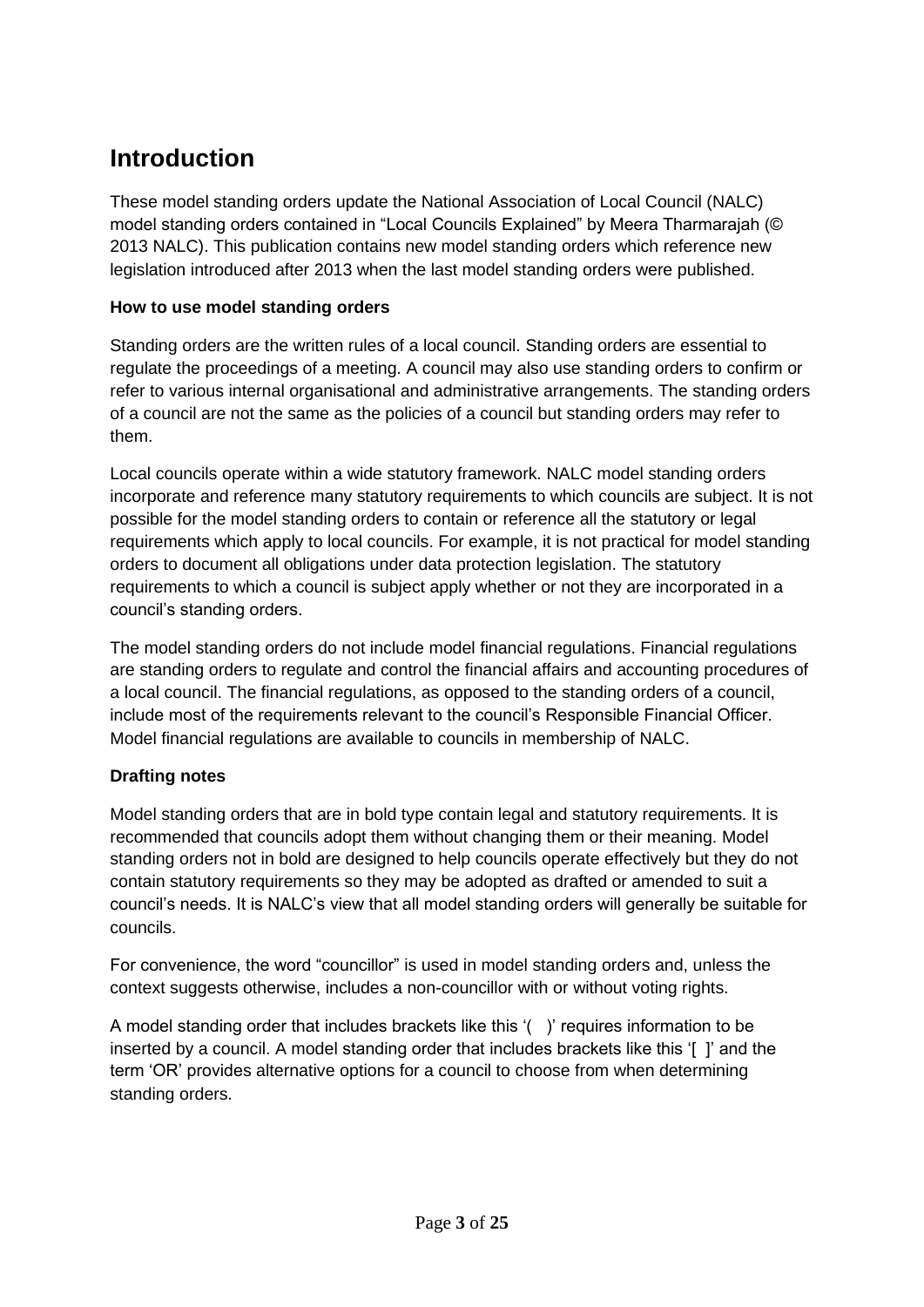### <span id="page-3-0"></span>**1. Rules of debate at meetings**

- a Motions on the agenda shall be considered in the order that they appear unless the order is changed at the discretion of the chairman of the meeting.
- b A motion (including an amendment) shall not be progressed unless it has been moved and seconded.
- c A motion on the agenda that is not moved by its proposer may be treated by the chairman of the meeting as withdrawn.
- d If a motion (including an amendment) has been seconded, it may be withdrawn by the proposer only with the consent of the seconder and the meeting.
- e An amendment is a proposal to remove or add words to a motion. It shall not negate the motion.
- f If an amendment to the original motion is carried, the original motion (as amended) becomes the substantive motion upon which further amendment(s) may be moved.
- g An amendment shall not be considered unless early verbal notice of it is given at the meeting and, if requested by the chairman of the meeting, is expressed in writing to the chairman.
- h A councillor may move an amendment to his own motion if agreed by the meeting. If a motion has already been seconded, the amendment shall be with the consent of the seconder and the meeting.
- i If there is more than one amendment to an original or substantive motion, the amendments shall be moved in the order directed by the chairman of the meeting.
- j Subject to standing order 1(k), only one amendment shall be moved and debated at a time, the order of which shall be directed by the chairman of the meeting.
- k One or more amendments may be discussed together if the chairman of the meeting considers this expedient but each amendment shall be voted upon separately.
- l A councillor may not move more than one amendment to an original or substantive motion.
- m The mover of an amendment has no right of reply at the end of debate on it.
- n Where a series of amendments to an original motion are carried, the mover of the original motion shall have a right of reply either at the end of debate on the first amendment or at the very end of debate on the final substantive motion immediately before it is put to the vote.
- o Unless permitted by the chairman of the meeting, a councillor may speak once in the debate on a motion except: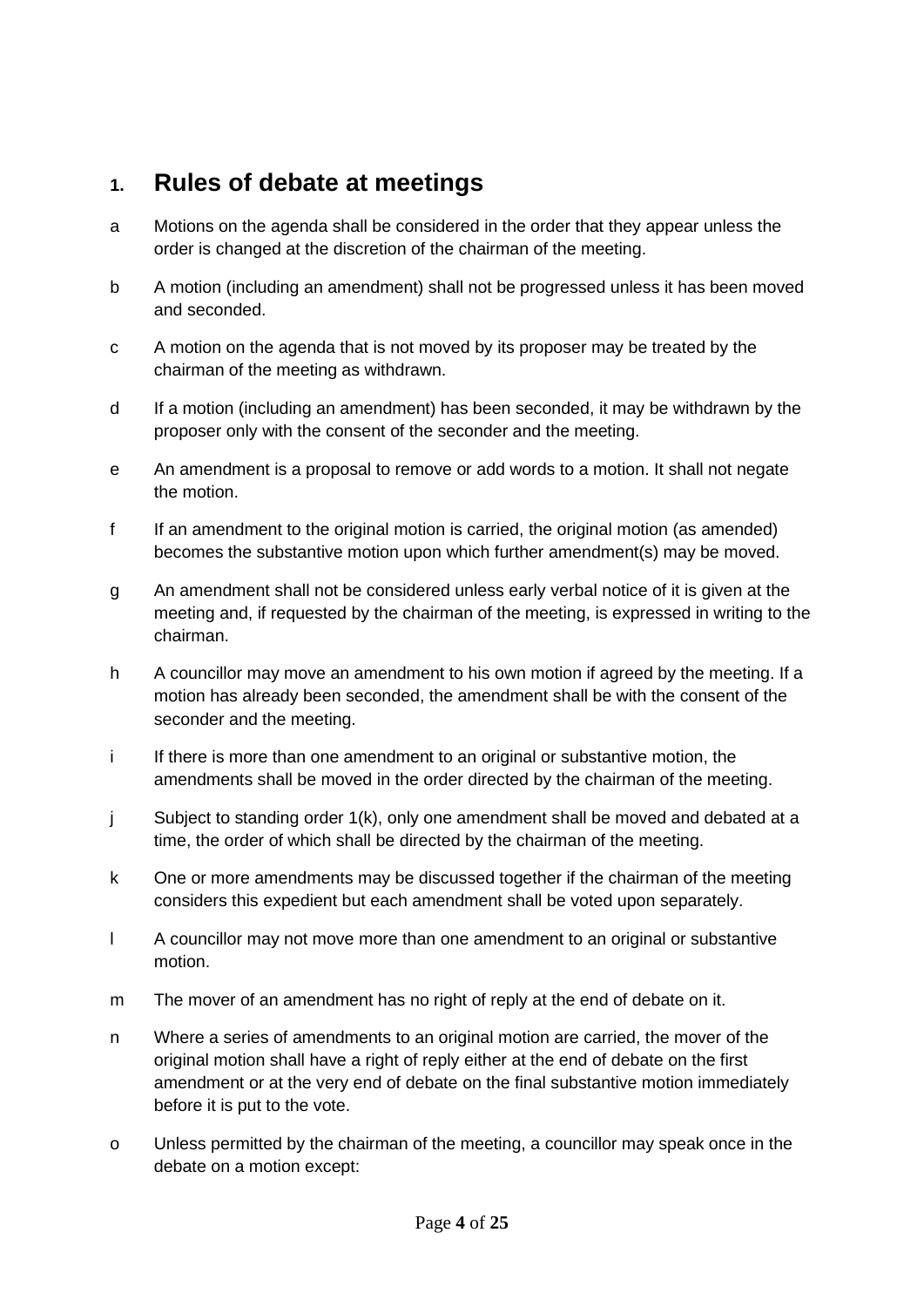i. to speak on an amendment moved by another councillor;

- ii. to move or speak on another amendment if the motion has been amended since he last spoke;
- iii. to make a point of order;
- iv. to give a personal explanation; or
- v. to exercise a right of reply.
- p During the debate on a motion, a councillor may interrupt only on a point of order or a personal explanation and the councillor who was interrupted shall stop speaking. A councillor raising a point of order shall identify the standing order which he considers has been breached or specify the other irregularity in the proceedings of the meeting he is concerned by.
- q A point of order shall be decided by the chairman of the meeting and his decision shall be final.
- r When a motion is under debate, no other motion shall be moved except:
	- i. to amend the motion;
	- ii. to proceed to the next business;
	- iii. to adjourn the debate;
	- iv. to put the motion to a vote;
	- v. to ask a person to be no longer heard or to leave the meeting;
	- vi. to refer a motion to a committee or sub-committee for consideration;
	- vii. to exclude the public and press;
	- viii. to adjourn the meeting; or
	- ix. to suspend particular standing order(s) excepting those which reflect mandatory statutory or legal requirements.
- s Before an original or substantive motion is put to the vote, the chairman of the meeting shall be satisfied that the motion has been sufficiently debated and that the mover of the motion under debate has exercised or waived his right of reply.
- t Excluding motions moved under standing order 1(r), the contributions or speeches by a councillor shall relate only to the motion under discussion and shall not exceed () minutes without the consent of the chairman of the meeting.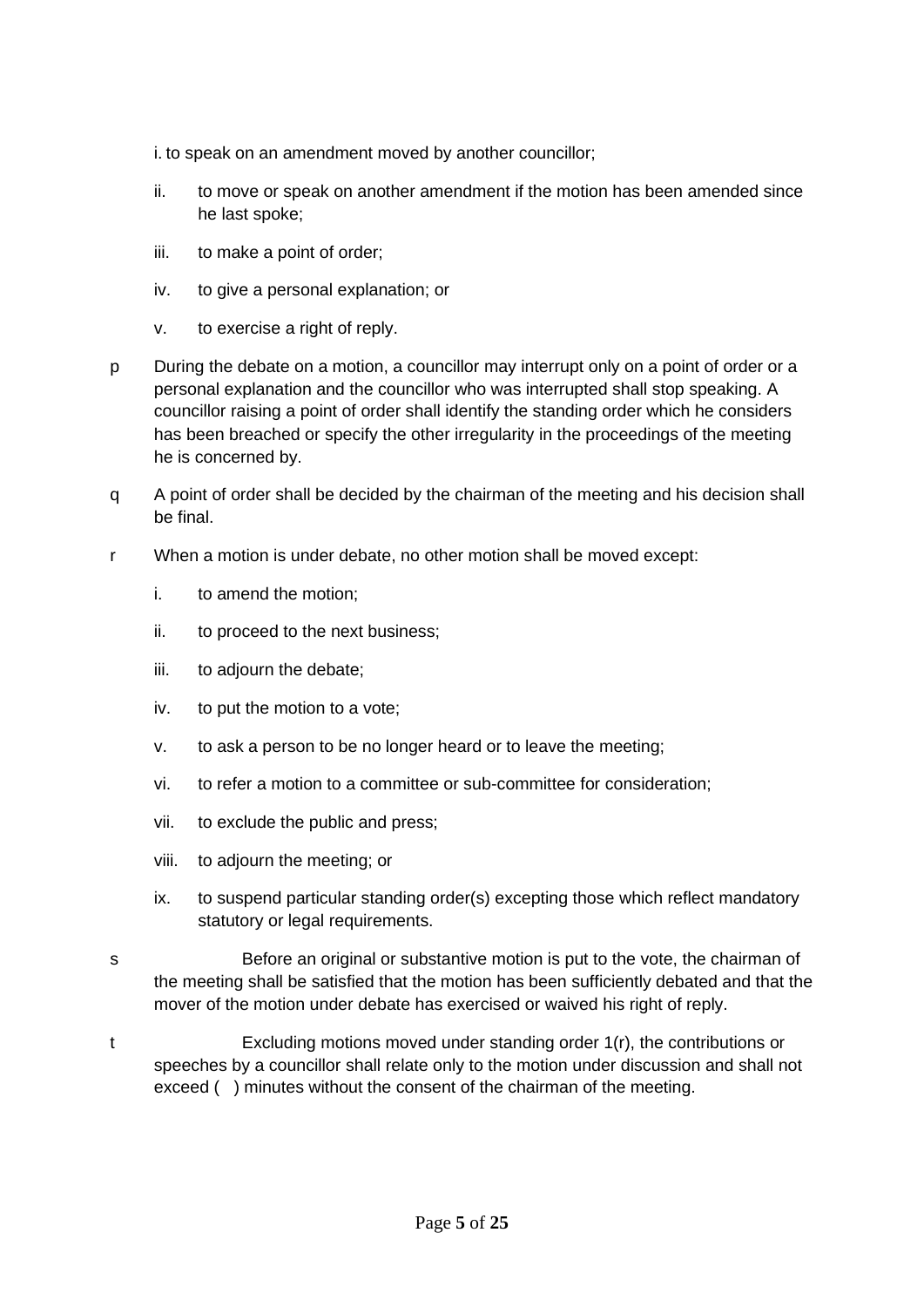# <span id="page-5-0"></span>**2. Disorderly conduct at meetings**

- a No person shall obstruct the transaction of business at a meeting or behave offensively or improperly. If this standing order is ignored, the chairman of the meeting shall request such person(s) to moderate or improve their conduct.
- b If person(s) disregard the request of the chairman of the meeting to moderate or improve their conduct, any councillor or the chairman of the meeting may move that the person be no longer heard or be excluded from the meeting. The motion, if seconded, shall be put to the vote without discussion.
- c If a resolution made under standing order 2(b) is ignored, the chairman of the meeting may take further reasonable steps to restore order or to progress the meeting. This may include temporarily suspending or closing the meeting.

### <span id="page-5-1"></span>**3. Meetings generally**

| <b>Full Council meetings</b> | $\bullet$ |
|------------------------------|-----------|
| Committee meetings           | O         |
| Sub-committee meetings       |           |

- a **Meetings shall not take place in premises which at the time of the meeting are used for the supply of alcohol, unless no other premises are available free of charge or at a reasonable cost.**
- b **The minimum three clear days for notice of a meeting does not include the day on which notice was issued, the day of the meeting, a Sunday, a day of the Christmas break, a day of the Easter break or of a bank holiday or a day appointed for public thanksgiving or mourning.**
- c **The minimum three clear days' public notice for a meeting does not include the day on which the notice was issued or the day of the meeting unless the meeting is convened at shorter notice** OR [The minimum three clear days' public notice of a meeting does not include the day on which the notice was issued or the day of the meeting].
- ● d **Meetings shall be open to the public unless their presence is prejudicial to the public interest by reason of the confidential nature of the business to be transacted or for other special reasons. The public's exclusion from part or all of a meeting shall be by a resolution which shall give reasons for the public's exclusion.**
	- e Members of the public may make representations, answer questions and give evidence at a meeting which they are entitled to attend in respect of the business on the agenda.
	- f The period of time designated for public participation at a meeting in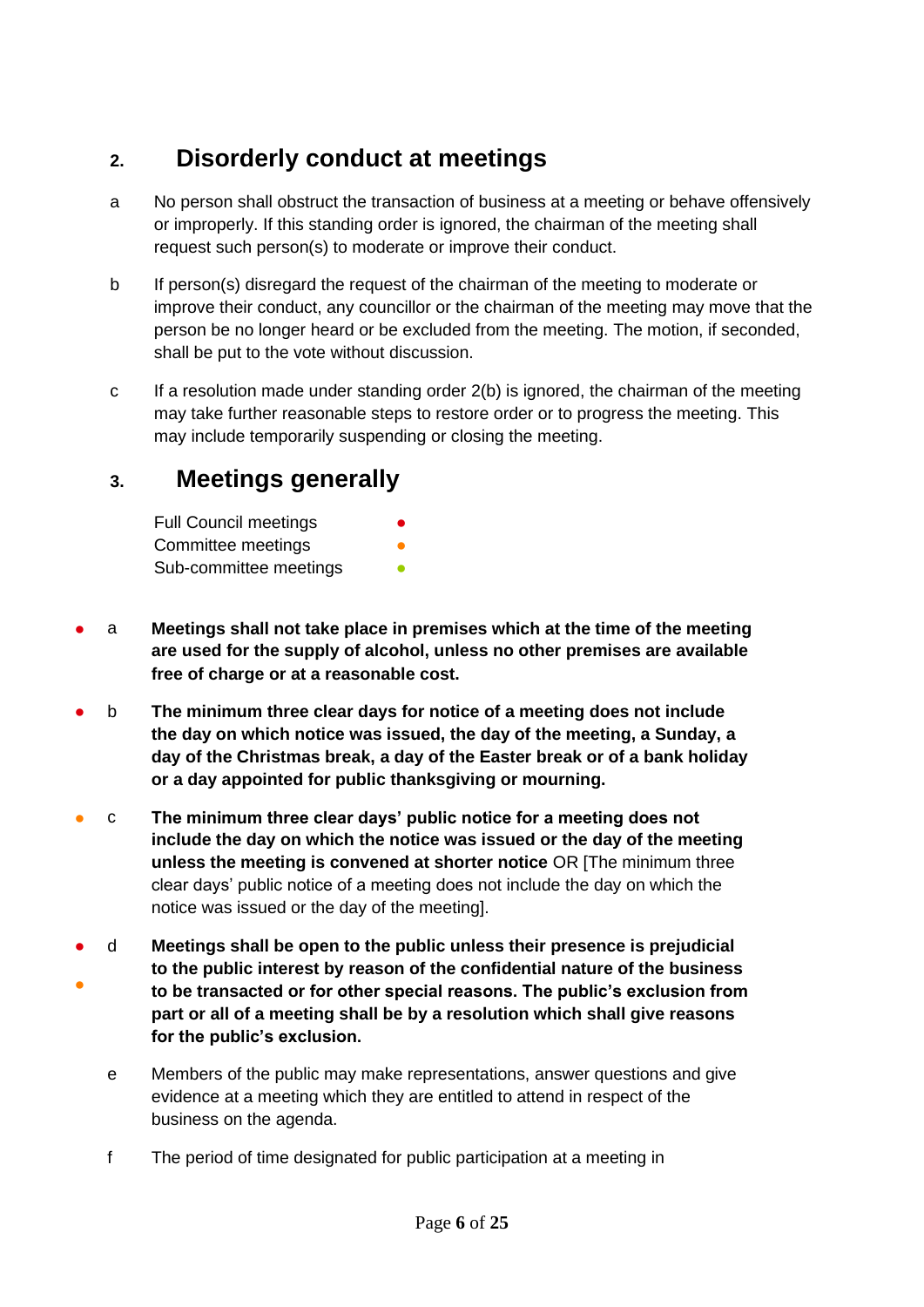accordance with standing order 3(e) shall not exceed ( ) minutes unless directed by the chairman of the meeting.

- g Subject to standing order 3(f), a member of the public shall not speak for more than ( ) minutes.
- h In accordance with standing order 3(e), a question shall not require a response at the meeting nor start a debate on the question. The chairman of the meeting may direct that a written or oral response be given.
- i [A person shall stand when requesting to speak and when speaking (except when a person has a disability or is likely to suffer discomfort)] OR [A person shall raise his hand when requesting to speak and stand when speaking (except when a person has a disability or is likely to suffer discomfort)]. The chairman of the meeting may at any time permit a person to be seated when speaking.
- j A person who speaks at a meeting shall direct his comments to the chairman of the meeting.
- k Only one person is permitted to speak at a time. If more than one person wants to speak, the chairman of the meeting shall direct the order of speaking.
- ● l **Subject to standing order 3(m), a person who attends a meeting is permitted to report on the meeting whilst the meeting is open to the public. To "report" means to film, photograph, make an audio recording of meeting proceedings, use any other means for enabling persons not present to see or hear the meeting as it takes place or later or to report or to provide oral or written commentary about the meeting so that the report or commentary is available as the meeting takes place or later to persons not present.**
- ● m **A person present at a meeting may not provide an oral report or oral commentary about a meeting as it takes place without permission.**
- ● n **The press shall be provided with reasonable facilities for the taking of their report of all or part of a meeting at which they are entitled to be present.**
- o **Subject to standing orders which indicate otherwise, anything authorised or required to be done by, to or before the Chairman of the Council may in his absence be done by, to or before the Vice-Chairman of the Council (if there is one).**
- p **The Chairman of the Council, if present, shall preside at a meeting. If the Chairman is absent from a meeting, the Vice-Chairman of the Council (if there is one) if present, shall preside. If both the Chairman and the Vice-Chairman are absent from a meeting, a councillor as chosen by the**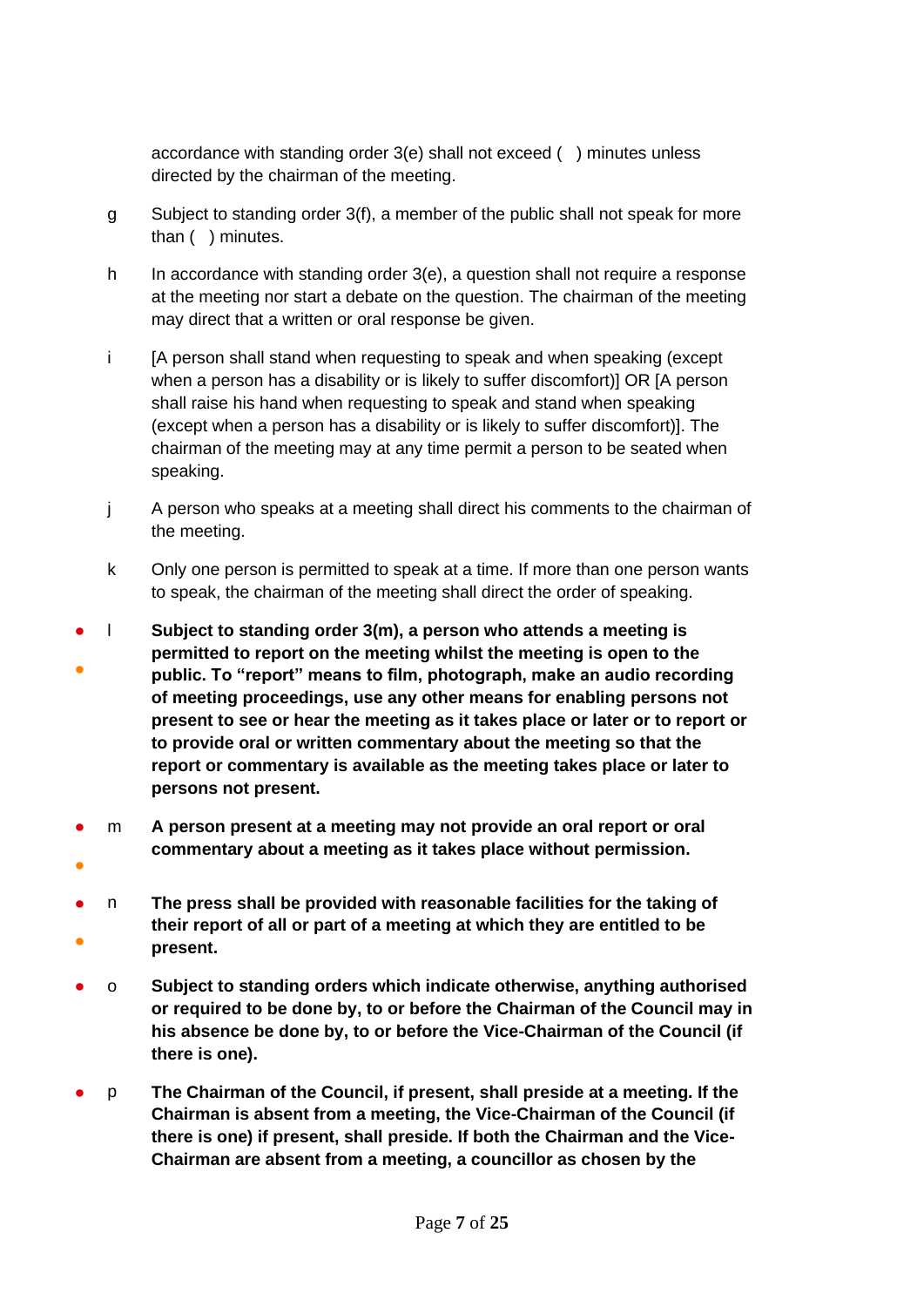**councillors present at the meeting shall preside at the meeting.**

- ● q **Subject to a meeting being quorate, all questions at a meeting shall be decided by a majority of the councillors and non-councillors with voting rights present and voting.**
- ●
- ● r **The chairman of a meeting may give an original vote on any matter put to the vote, and in the case of an equality of votes may exercise his casting vote whether or not he gave an original vote.**
- *See standing orders 5(h) and (i) for the different rules that apply in the election of the Chairman of the Council at the annual meeting of the Council.*
- s **Unless standing orders provide otherwise, voting on a question shall be by a show of hands. At the request of a councillor, the voting on any question shall be recorded so as to show whether each councillor present and voting gave his vote for or against that question.** Such a request shall be made before moving on to the next item of business on the agenda.
	- t The minutes of a meeting shall include an accurate record of the following:
		- i. the time and place of the meeting;
		- ii. the names of councillors who are present and the names of councillors who are absent;
		- iii. interests that have been declared by councillors and non-councillors with voting rights;
		- iv. the grant of dispensations (if any) to councillors and non-councillors with voting rights;
		- v. whether a councillor or non-councillor with voting rights left the meeting when matters that they held interests in were being considered;
		- vi. if there was a public participation session; and
		- vii. the resolutions made.
- ● ● u **A councillor or a non-councillor with voting rights who has a disclosable pecuniary interest or another interest as set out in the Council's code of conduct in a matter being considered at a meeting is subject to statutory limitations or restrictions under the code on his right to participate and vote on that matter.**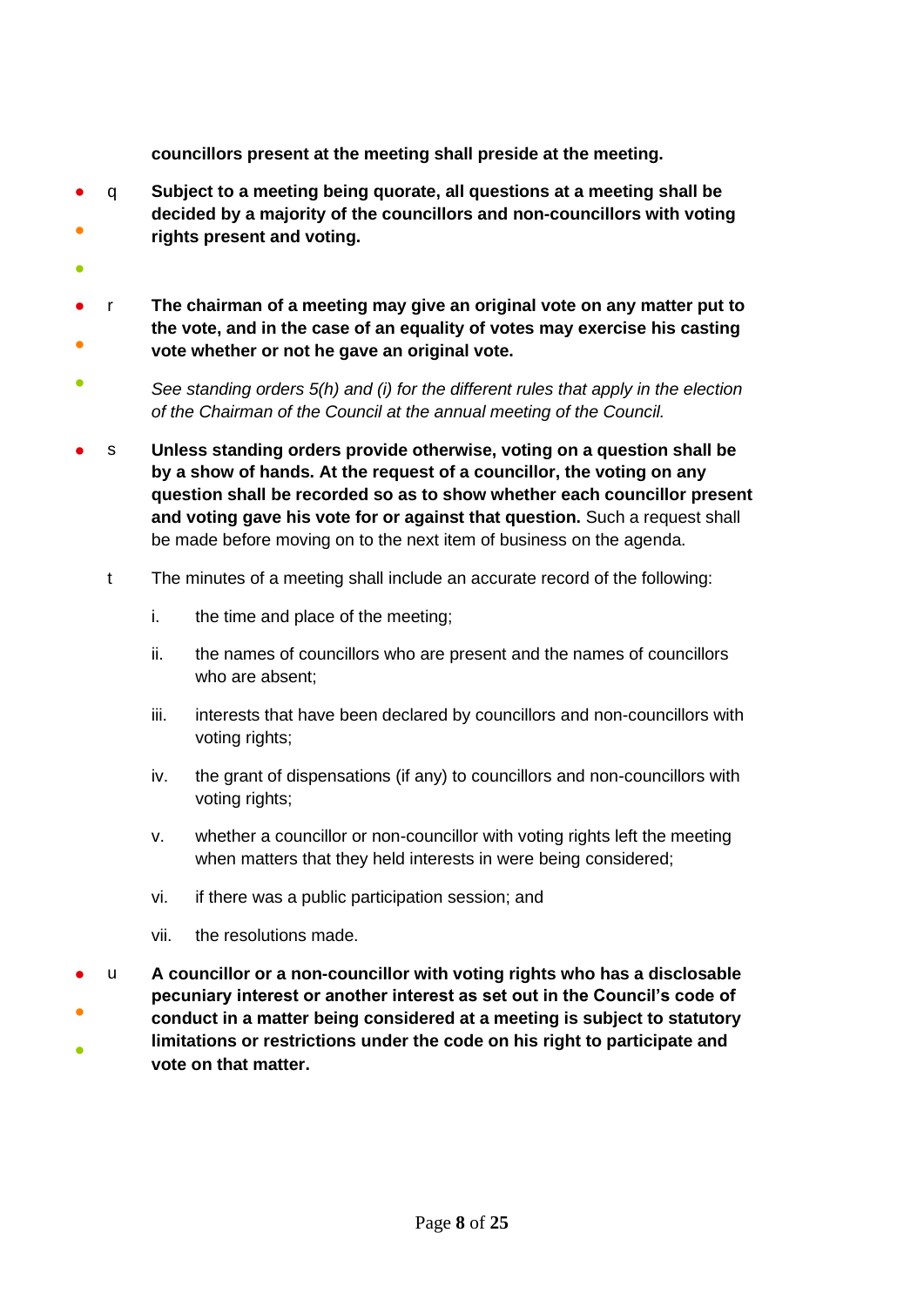● v **No business may be transacted at a meeting unless at least one-third of the whole number of members of the Council are present and in no case shall the quorum of a meeting be less than three.**

> *See standing order 4d(viii) for the quorum of a committee or sub-committee meeting.*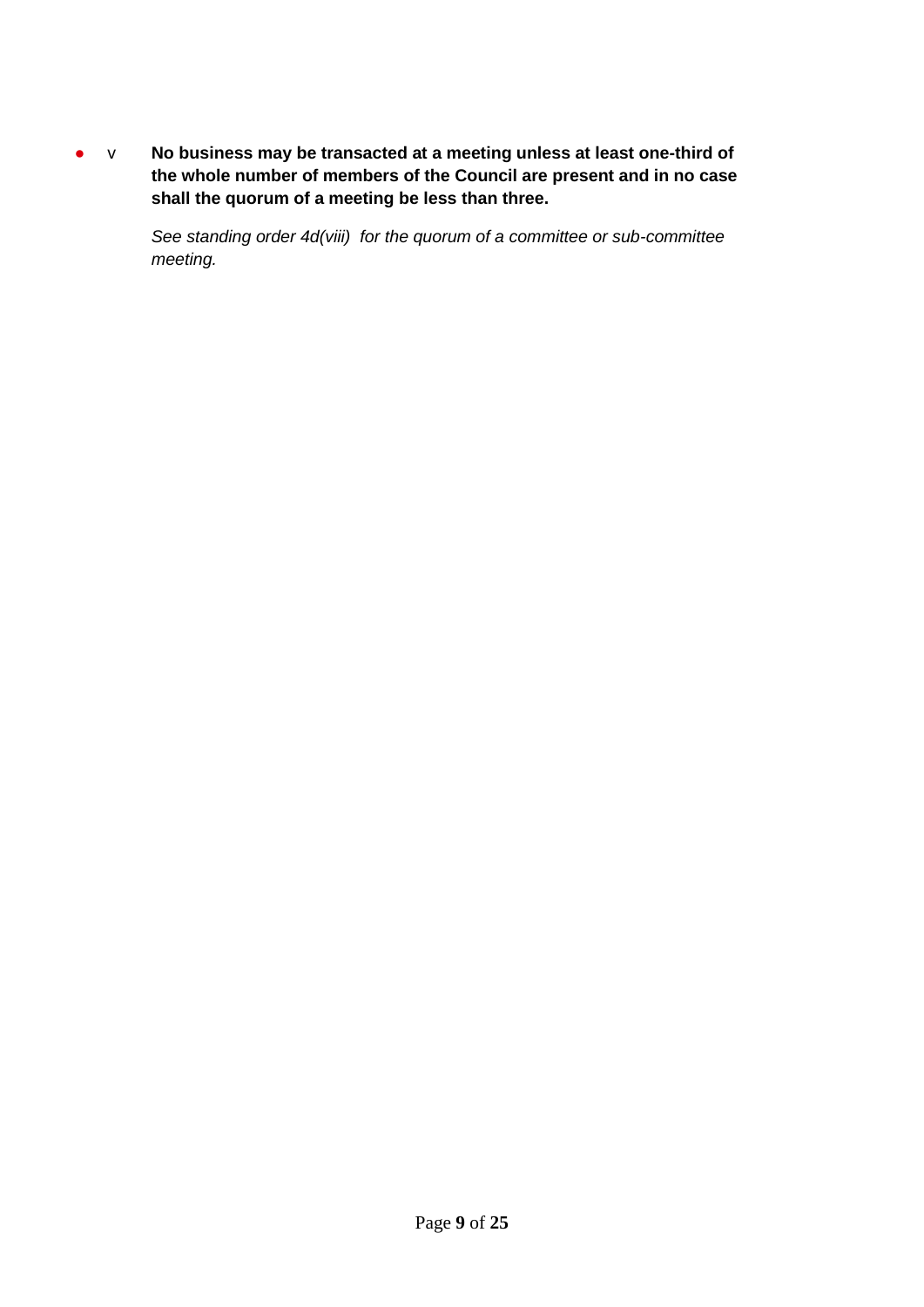- ● w **If a meeting is or becomes inquorate no business shall be transacted** and the meeting shall be closed. The business on the agenda for the meeting shall be adjourned to another meeting.
	- x A meeting shall not exceed a period of ( ) hours.

●

### <span id="page-9-0"></span>**4. Committees and sub-committees**

- **a Unless the Council determines otherwise, a committee may appoint a subcommittee whose terms of reference and members shall be determined by the committee.**
- **b The members of a committee may include non-councillors unless it is a committee which regulates and controls the finances of the Council.**
- **c Unless the Council determines otherwise, all the members of an advisory committee and a sub-committee of the advisory committee may be noncouncillors.**
- d The Council may appoint standing committees or other committees as may be necessary, and:
	- i. shall determine their terms of reference;
	- ii. shall determine the number and time of the ordinary meetings of a standing committee up until the date of the next annual meeting of the Council;
	- iii. shall permit a committee, other than in respect of the ordinary meetings of a committee, to determine the number and time of its meetings;
	- iv. shall, subject to standing orders 4(b) and (c), appoint and determine the terms of office of members of such a committee;
	- v. may, subject to standing orders 4(b) and (c), appoint and determine the terms of office of the substitute members to a committee whose role is to replace the ordinary members at a meeting of a committee if the ordinary members of the committee confirm to the Proper Officer ( ) days before the meeting that they are unable to attend;
	- vi. shall, after it has appointed the members of a standing committee, appoint the chairman of the standing committee;
	- vii. shall permit a committee other than a standing committee, to appoint its own chairman at the first meeting of the committee;
	- viii. shall determine the place, notice requirements and quorum for a meeting of a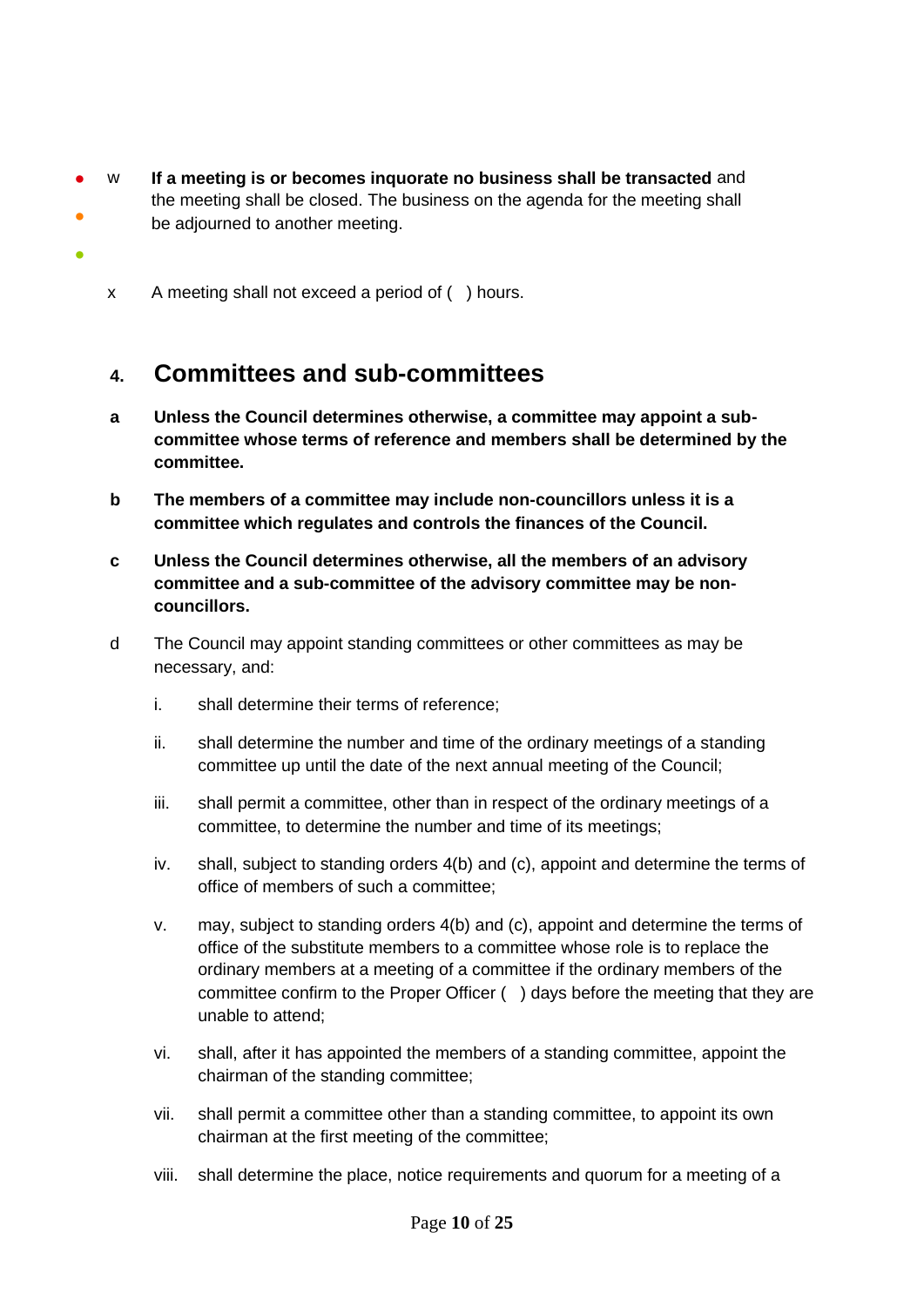committee and a sub-committee which, in both cases, shall be no less than three;

- ix. shall determine if the public may participate at a meeting of a committee;
- x. shall determine if the public and press are permitted to attend the meetings of a sub-committee and also the advance public notice requirements, if any, required for the meetings of a sub-committee;
- xi. shall determine if the public may participate at a meeting of a sub-committee that they are permitted to attend; and
- xii. may dissolve a committee or a sub-committee.

### <span id="page-10-0"></span>**5. Ordinary council meetings**

- **a In an election year, the annual meeting of the Council shall be held on or within 14 days following the day on which the councillors elected take office.**
- **b In a year which is not an election year, the annual meeting of the Council shall be held on such day in May as the Council decides.**
- **c If no other time is fixed, the annual meeting of the Council shall take place at 6pm.**
- d **In addition to the annual meeting of the Council, at least three other ordinary meetings shall be held in each year on such dates and times as the Council decides.**
- **e The first business conducted at the annual meeting of the Council shall be the election of the Chairman and Vice-Chairman (if there is one) of the Council.**
- **f The Chairman of the Council, unless he has resigned or becomes disqualified, shall continue in office and preside at the annual meeting until his successor is elected at the next annual meeting of the Council.**
- **g The Vice-Chairman of the Council, if there is one, unless he resigns or becomes disqualified, shall hold office until immediately after the election of the Chairman of the Council at the next annual meeting of the Council.**
- **h In an election year, if the current Chairman of the Council has not been reelected as a member of the Council, he shall preside at the annual meeting until a successor Chairman of the Council has been elected. The current Chairman of the Council shall not have an original vote in respect of the election of the new Chairman of the Council but shall give a casting vote in the case of an equality of votes.**
- **i In an election year, if the current Chairman of the Council has been re-elected as a member of the Council, he shall preside at the annual meeting until a new Chairman of the Council has been elected. He may exercise an original vote in respect of the election of the new Chairman of the Council and shall give a**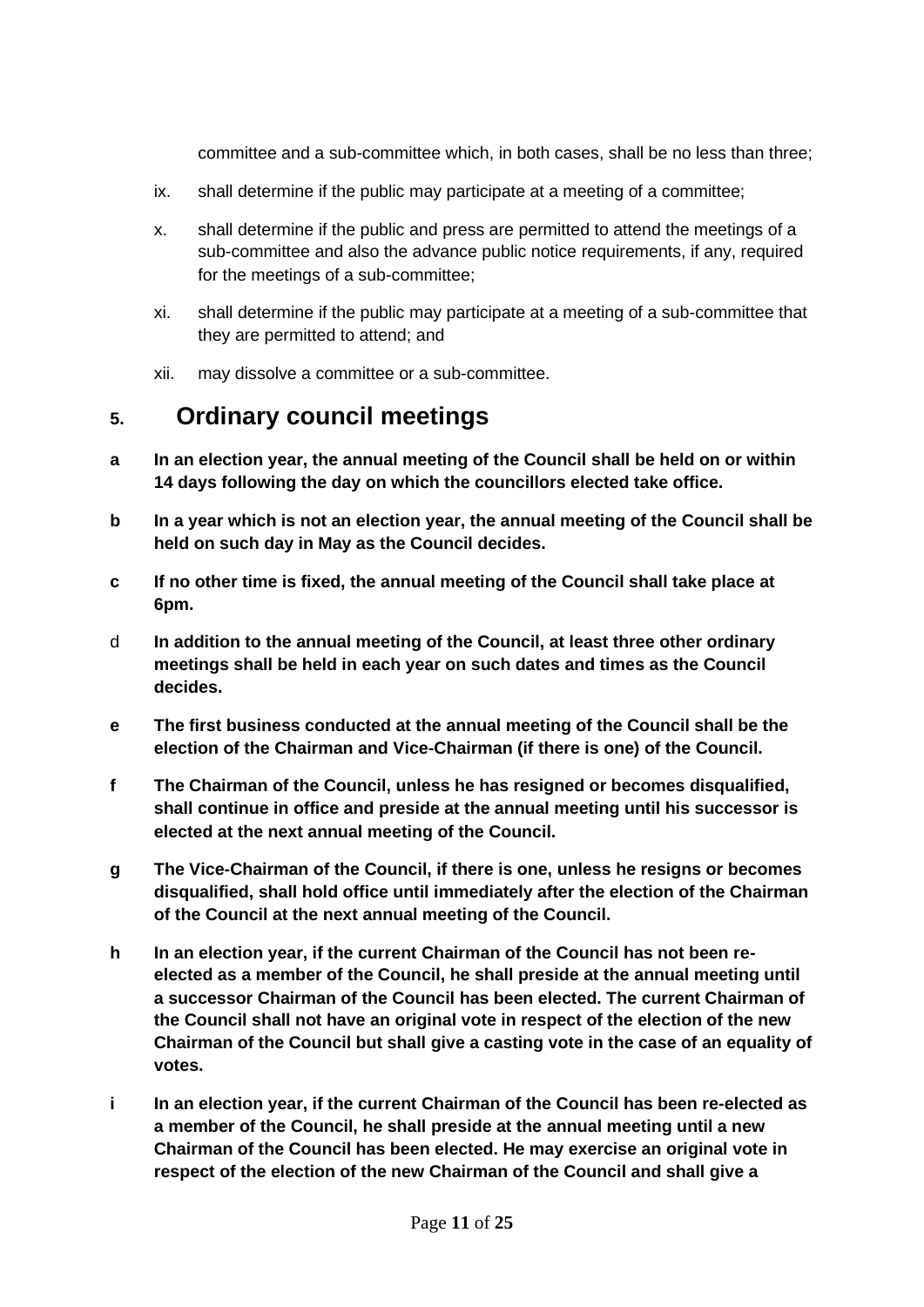#### **casting vote in the case of an equality of votes.**

- j Following the election of the Chairman of the Council and Vice-Chairman (if there is one) of the Council at the annual meeting, the business shall include:
	- i. **In an election year, delivery by the Chairman of the Council and councillors of their acceptance of office forms unless the Council resolves for this to be done at a later date. In a year which is not an election year, delivery by the Chairman of the Council of his acceptance of office form unless the Council resolves for this to be done at a later date;**
	- ii. Confirmation of the accuracy of the minutes of the last meeting of the Council;
	- iii. Receipt of the minutes of the last meeting of a committee;
	- iv. Consideration of the recommendations made by a committee;
	- v. Review of delegation arrangements to committees, sub-committees, staff and other local authorities;
	- vi. Review of the terms of reference for committees;
	- vii. Appointment of members to existing committees;
	- viii. Appointment of any new committees in accordance with standing order 4;
	- ix. Review and adoption of appropriate standing orders and financial regulations;
	- x. Review of arrangements (including legal agreements) with other local authorities, not-for-profit bodies and businesses.
	- xi. Review of representation on or work with external bodies and arrangements for reporting back;
	- xii. In an election year, to make arrangements with a view to the Council becoming eligible to exercise the general power of competence in the future;
	- xiii. Review of inventory of land and other assets including buildings and office equipment;
	- xiv. Confirmation of arrangements for insurance cover in respect of all insurable risks;
	- xv. Review of the Council's and/or staff subscriptions to other bodies;
	- xvi. Review of the Council's complaints procedure;
	- xvii. Review of the Council's policies, procedures and practices in respect of its obligations under freedom of information and data protection legislation (*see also standing orders 11, 20 and 21*);
	- xviii. Review of the Council's policy for dealing with the press/media;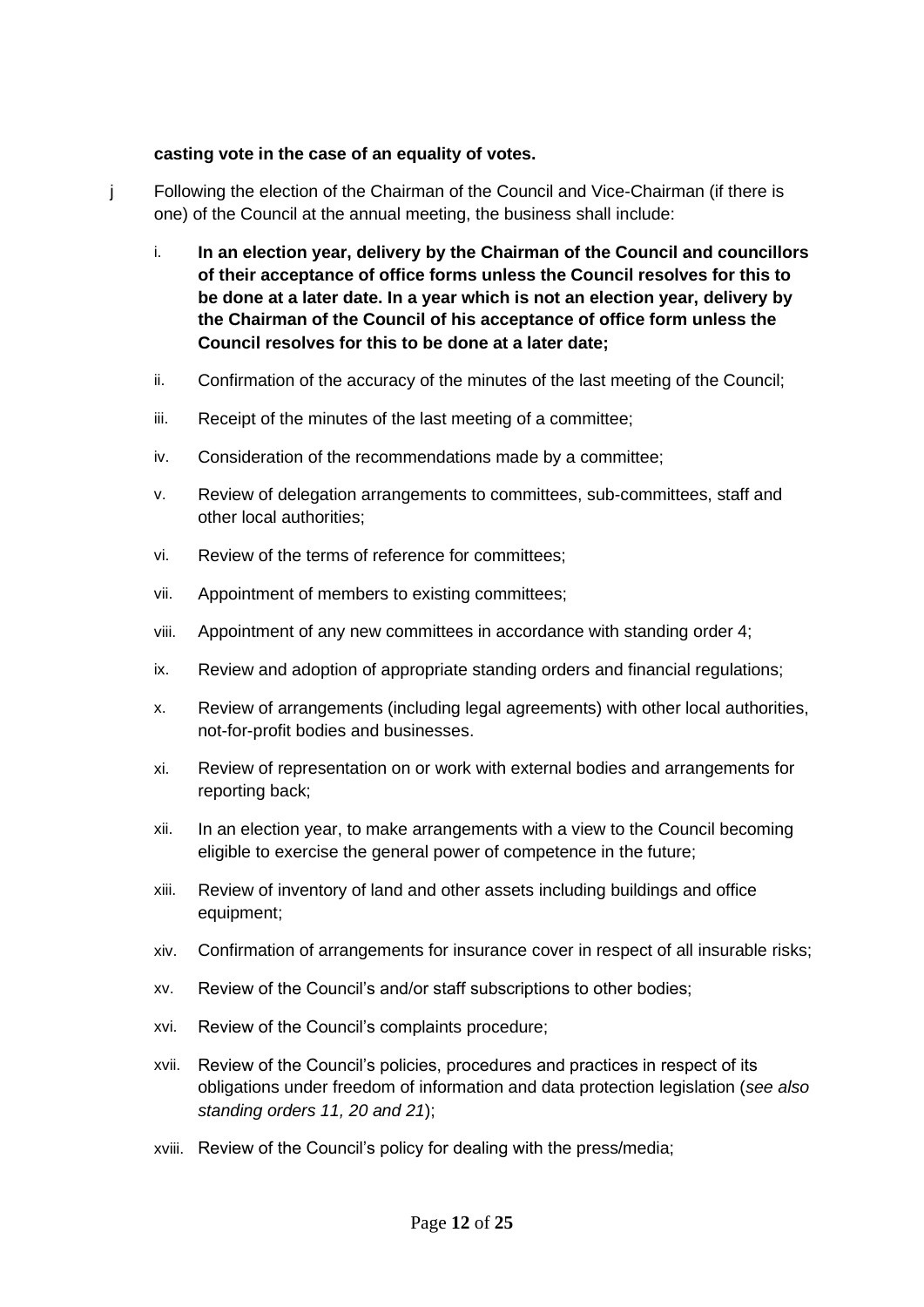- xix. Review of the Council's employment policies and procedures;
- xx. Review of the Council's expenditure incurred under s.137 of the Local Government Act 1972 or the general power of competence.
- xxi. Determining the time and place of ordinary meetings of the Council up to and including the next annual meeting of the Council.

# <span id="page-12-0"></span>**6. Extraordinary meetings of the council, committees and sub-committees**

- **a The Chairman of the Council may convene an extraordinary meeting of the Council at any time.**
- **b If the Chairman of the Council does not call an extraordinary meeting of the Council within seven days of having been requested in writing to do so by two councillors, any two councillors may convene an extraordinary meeting of the Council. The public notice giving the time, place and agenda for such a meeting shall be signed by the two councillors.**
- c The chairman of a committee [or a sub-committee] may convene an extraordinary meeting of the committee [or the sub-committee] at any time.
- d If the chairman of a committee [or a sub-committee] does not call an extraordinary meeting within ( ) days of having been requested to do so by ( ) members of the committee [or the sub-committee], any ( ) members of the committee [or the subcommittee] may convene an extraordinary meeting of the committee [or a subcommittee].

# <span id="page-12-1"></span>**7. Previous resolutions**

- a A resolution shall not be reversed within six months except either by a special motion, which requires written notice by at least () councillors to be given to the Proper Officer in accordance with standing order 9, or by a motion moved in pursuance of the recommendation of a committee or a sub-committee.
- b When a motion moved pursuant to standing order 7(a) has been disposed of, no similar motion may be moved for a further six months.

# <span id="page-12-2"></span>**8. Voting on appointments**

a Where more than two persons have been nominated for a position to be filled by the Council and none of those persons has received an absolute majority of votes in their favour, the name of the person having the least number of votes shall be struck off the list and a fresh vote taken. This process shall continue until a majority of votes is given in favour of one person. A tie in votes may be settled by the casting vote exercisable by the chairman of the meeting.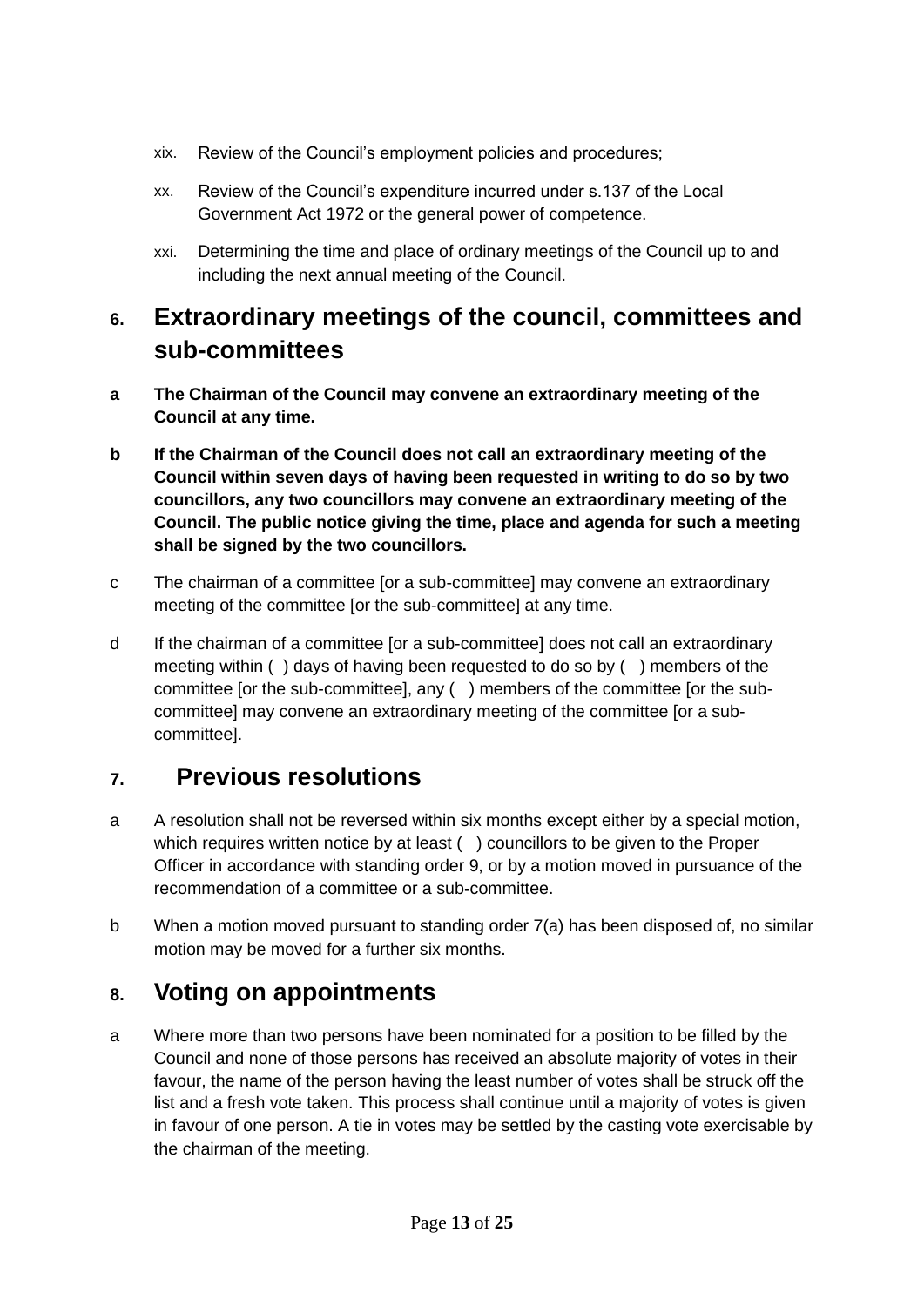# <span id="page-13-0"></span>**9. Motions for a meeting that require written notice to be given to the proper officer**

- a A motion shall relate to the responsibilities of the meeting for which it is tabled and in any event shall relate to the performance of the Council's statutory functions, powers and obligations or an issue which specifically affects the Council's area or its residents.
- b No motion may be moved at a meeting unless it is on the agenda and the mover has given written notice of its wording to the Proper Officer at least ( ) clear days before the meeting. Clear days do not include the day of the notice or the day of the meeting.
- c The Proper Officer may, before including a motion on the agenda received in accordance with standing order 9(b), correct obvious grammatical or typographical errors in the wording of the motion.
- d If the Proper Officer considers the wording of a motion received in accordance with standing order 9(b) is not clear in meaning, the motion shall be rejected until the mover of the motion resubmits it, so that it can be understood, in writing, to the Proper Officer at least ( ) clear days before the meeting.
- e If the wording or subject of a proposed motion is considered improper, the Proper Officer shall consult with the chairman of the forthcoming meeting or, as the case may be, the councillors who have convened the meeting, to consider whether the motion shall be included in the agenda or rejected.
- f The decision of the Proper Officer as to whether or not to include the motion on the agenda shall be final.
- g Motions received shall be recorded and numbered in the order that they are received.
- h Motions rejected shall be recorded with an explanation by the Proper Officer of the reason for rejection.

# <span id="page-13-1"></span>**10. Motions at a meeting that do not require written notice**

a The following motions may be moved at a meeting without written notice to the Proper Officer:

i. to correct an inaccuracy in the draft minutes of a meeting;

- ii. to move to a vote;
- iii. to defer consideration of a motion;
- iv. to refer a motion to a particular committee or sub-committee;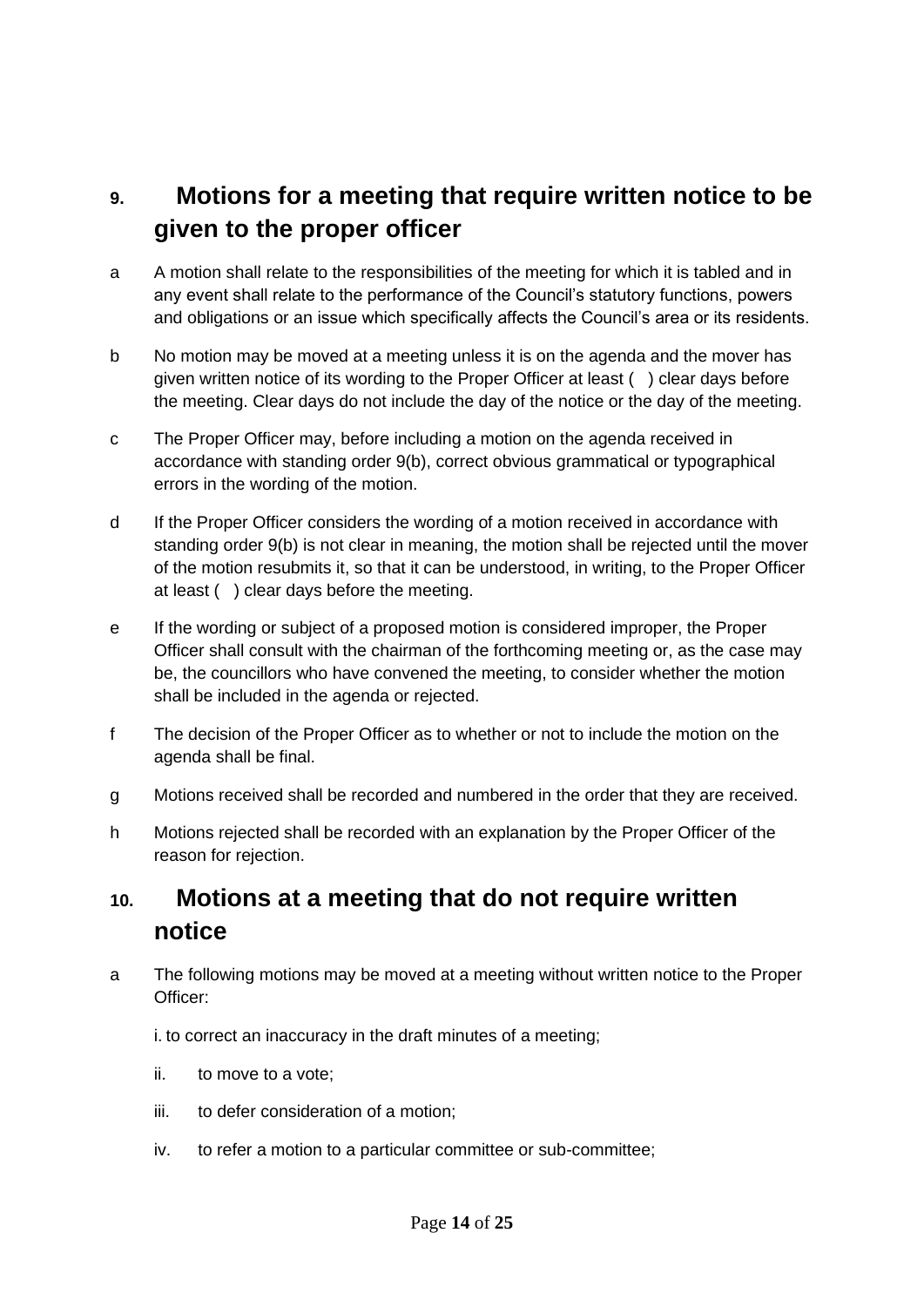- v. to appoint a person to preside at a meeting;
- vi. to change the order of business on the agenda;
- vii. to proceed to the next business on the agenda;
- viii. to require a written report;
- ix. to appoint a committee or sub-committee and their members;
- x. to extend the time limits for speaking;
- xi. to exclude the press and public from a meeting in respect of confidential or other information which is prejudicial to the public interest;
- xii. to not hear further from a councillor or a member of the public;
- xiii. to exclude a councillor or member of the public for disorderly conduct;
- xiv. to temporarily suspend the meeting;
- xv. to suspend a particular standing order (unless it reflects mandatory statutory or legal requirements);
- xvi. to adjourn the meeting; or
- xvii. to close the meeting.

### <span id="page-14-0"></span>**11. Management of information**

See also standing order 20.

- **a The Council shall have in place and keep under review, technical and organisational measures to keep secure information (including personal data) which it holds in paper and electronic form. Such arrangements shall include deciding who has access to personal data and encryption of personal data.**
- **b The Council shall have in place, and keep under review, policies for the retention and safe destruction of all information (including personal data) which it holds in paper and electronic form. The Council's retention policy shall confirm the period for which information (including personal data) shall be retained or if this is not possible the criteria used to determine that period (e.g. the Limitation Act 1980).**
- **c The agenda, papers that support the agenda and the minutes of a meeting shall not disclose or otherwise undermine confidential information or personal data without legal justification.**
- **d Councillors, staff, the Council's contractors and agents shall not disclose confidential information or personal data without legal justification.**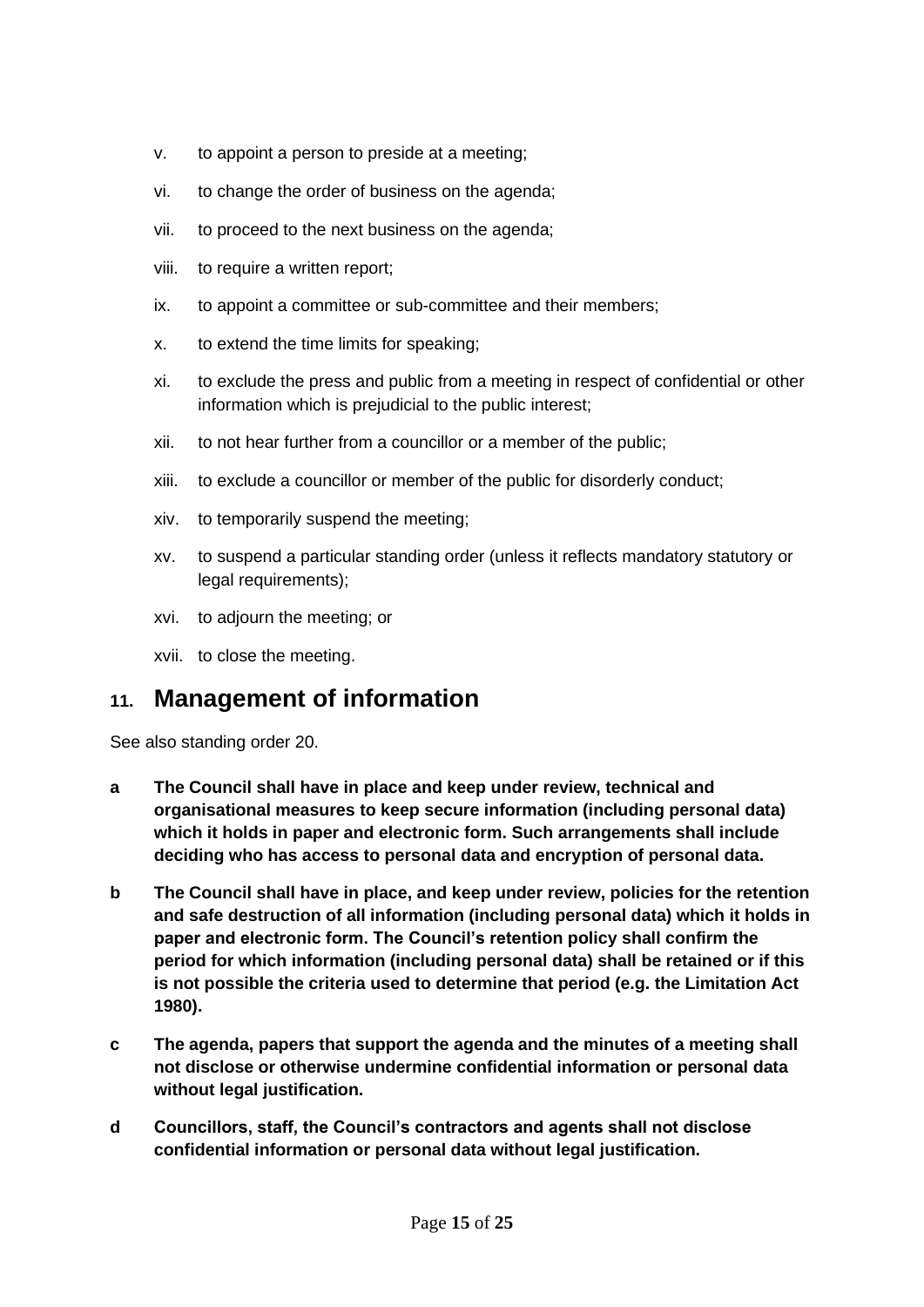### <span id="page-15-0"></span>**12. Draft minutes**

| <b>Full Council meetings</b> | $\bullet$ |
|------------------------------|-----------|
| Committee meetings           | ●         |
| Sub-committee meetings       |           |

- a If the draft minutes of a preceding meeting have been served on councillors with the agenda to attend the meeting at which they are due to be approved for accuracy, they shall be taken as read.
- b There shall be no discussion about the draft minutes of a preceding meeting except in relation to their accuracy. A motion to correct an inaccuracy in the draft minutes shall be moved in accordance with standing order 10(a)(i).
- c The accuracy of draft minutes, including any amendment(s) made to them, shall be confirmed by resolution and shall be signed by the chairman of the meeting and stand as an accurate record of the meeting to which the minutes relate.
- d If the chairman of the meeting does not consider the minutes to be an accurate record of the meeting to which they relate, he shall sign the minutes and include a paragraph in the following terms or to the same effect:

"The chairman of this meeting does not believe that the minutes of the meeting of the ( ) held on [date] in respect of ( ) were a correct record but his view was not upheld by the meeting and the minutes are confirmed as an accurate record of the proceedings."

- ● ● e **If the Council's gross annual income or expenditure (whichever is higher) does not exceed £25,000, it shall publish draft minutes on a website which is publicly accessible and free of charge not later than one month after the meeting has taken place.**
	- f Subject to the publication of draft minutes in accordance with standing order 12(e) and standing order 20(a) and following a resolution which confirms the accuracy of the minutes of a meeting, the draft minutes or recordings of the meeting for which approved minutes exist shall be destroyed.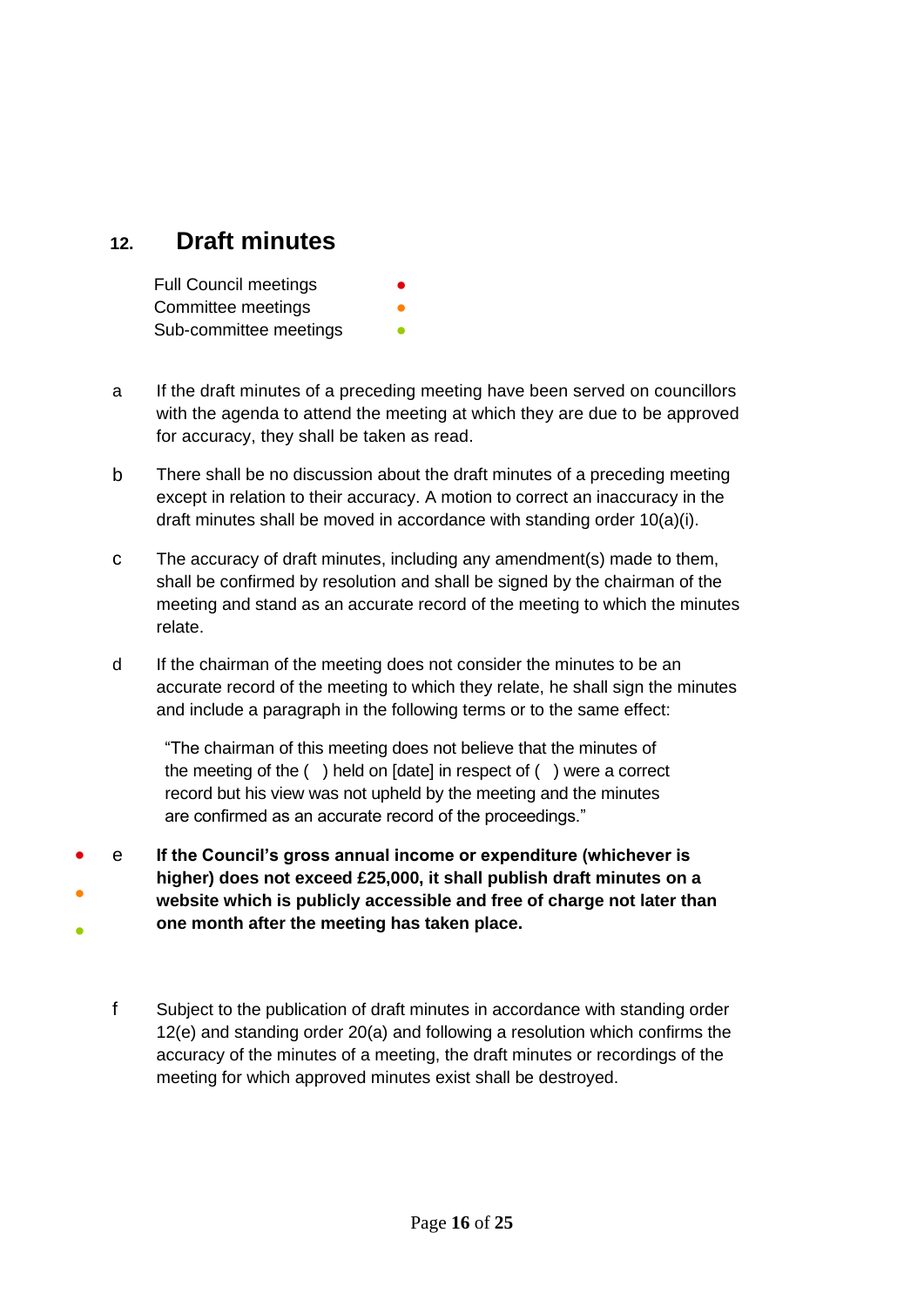# <span id="page-16-0"></span>**13. Code of conduct and dispensations**

See also standing order 3(u).

- a All councillors and non-councillors with voting rights shall observe the code of conduct adopted by the Council.
- b Unless he has been granted a dispensation, a councillor or non-councillor with voting rights shall withdraw from a meeting when it is considering a matter in which he has a disclosable pecuniary interest. He may return to the meeting after it has considered the matter in which he had the interest.
- c Unless he has been granted a dispensation, a councillor or non-councillor with voting rights shall withdraw from a meeting when it is considering a matter in which he has another interest if so required by the Council's code of conduct. He may return to the meeting after it has considered the matter in which he had the interest.
- d **Dispensation requests shall be in writing and submitted to the Proper Officer** as soon as possible before the meeting, or failing that, at the start of the meeting for which the dispensation is required.
- e A decision as to whether to grant a dispensation shall be made [by the Proper Officer] OR [by a meeting of the Council, or committee or sub-committee for which the dispensation is required] and that decision is final.
- f A dispensation request shall confirm:
	- i. the description and the nature of the disclosable pecuniary interest or other interest to which the request for the dispensation relates:
	- ii. whether the dispensation is required to participate at a meeting in a discussion only or a discussion and a vote;
	- iii. the date of the meeting or the period (not exceeding four years) for which the dispensation is sought; and
	- iv. an explanation as to why the dispensation is sought.
- g Subject to standing orders 13(d) and (f), a dispensation request shall be considered [by the Proper Officer before the meeting or, if this is not possible, at the start of the meeting for which the dispensation is required] OR [at the beginning of the meeting of the Council, or committee or sub-committee for which the dispensation is required].

#### **h A dispensation may be granted in accordance with standing order 13(e) if having regard to all relevant circumstances any of the following apply:**

**i. without the dispensation the number of persons prohibited from participating in the particular business would be so great a proportion of the meeting transacting the business as to impede the transaction of the business;**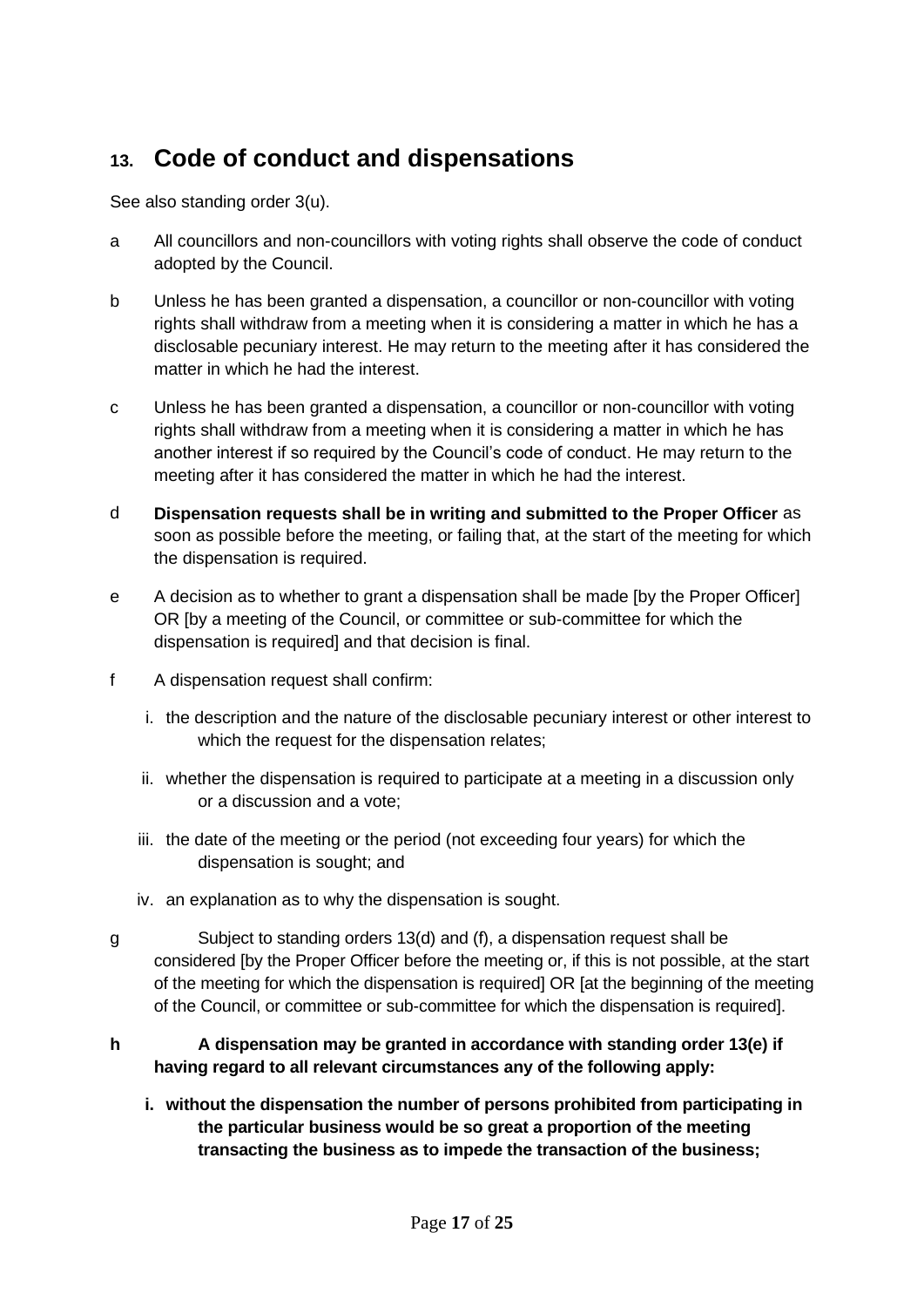#### **ii. granting the dispensation is in the interests of persons living in the Council's area; or**

**iii. it is otherwise appropriate to grant a dispensation.**

# <span id="page-17-0"></span>**14. Code of conduct complaints**

- a Upon notification by the District or Unitary Council that it is dealing with a complaint that a councillor or non-councillor with voting rights has breached the Council's code of conduct, the Proper Officer shall, subject to standing order 11, report this to the Council.
- b Where the notification in standing order 14(a) relates to a complaint made by the Proper Officer, the Proper Officer shall notify the Chairman of Council of this fact, and the Chairman shall nominate another staff member to assume the duties of the Proper Officer in relation to the complaint until it has been determined and the Council has agreed what action, if any, to take in accordance with standing order 14(d).
- c The Council may:
	- i. provide information or evidence where such disclosure is necessary to investigate the complaint or is a legal requirement;
	- ii. seek information relevant to the complaint from the person or body with statutory responsibility for investigation of the matter;
- **d Upon notification by the District or Unitary Council that a councillor or noncouncillor with voting rights has breached the Council's code of conduct, the Council shall consider what, if any, action to take against him. Such action excludes disqualification or suspension from office.**

### <span id="page-17-1"></span>**15. Proper officer**

- a The Proper Officer shall be either (i) the clerk or (ii) other staff member(s) nominated by the Council to undertake the work of the Proper Officer when the Proper Officer is absent.
- b The Proper Officer shall:
	- i. **at least three clear days before a meeting of the council, a committee** or a sub-committee**,**
		- **serve on councillors by delivery or post at their residences or by email authenticated in such manner as the Proper Officer thinks fit, a signed summons confirming the time, place and the agenda (provided the councillor has consented to service by email), and**
		- **Provide, in a conspicuous place, public notice of the time, place and agenda (provided that the public notice with agenda of an extraordinary**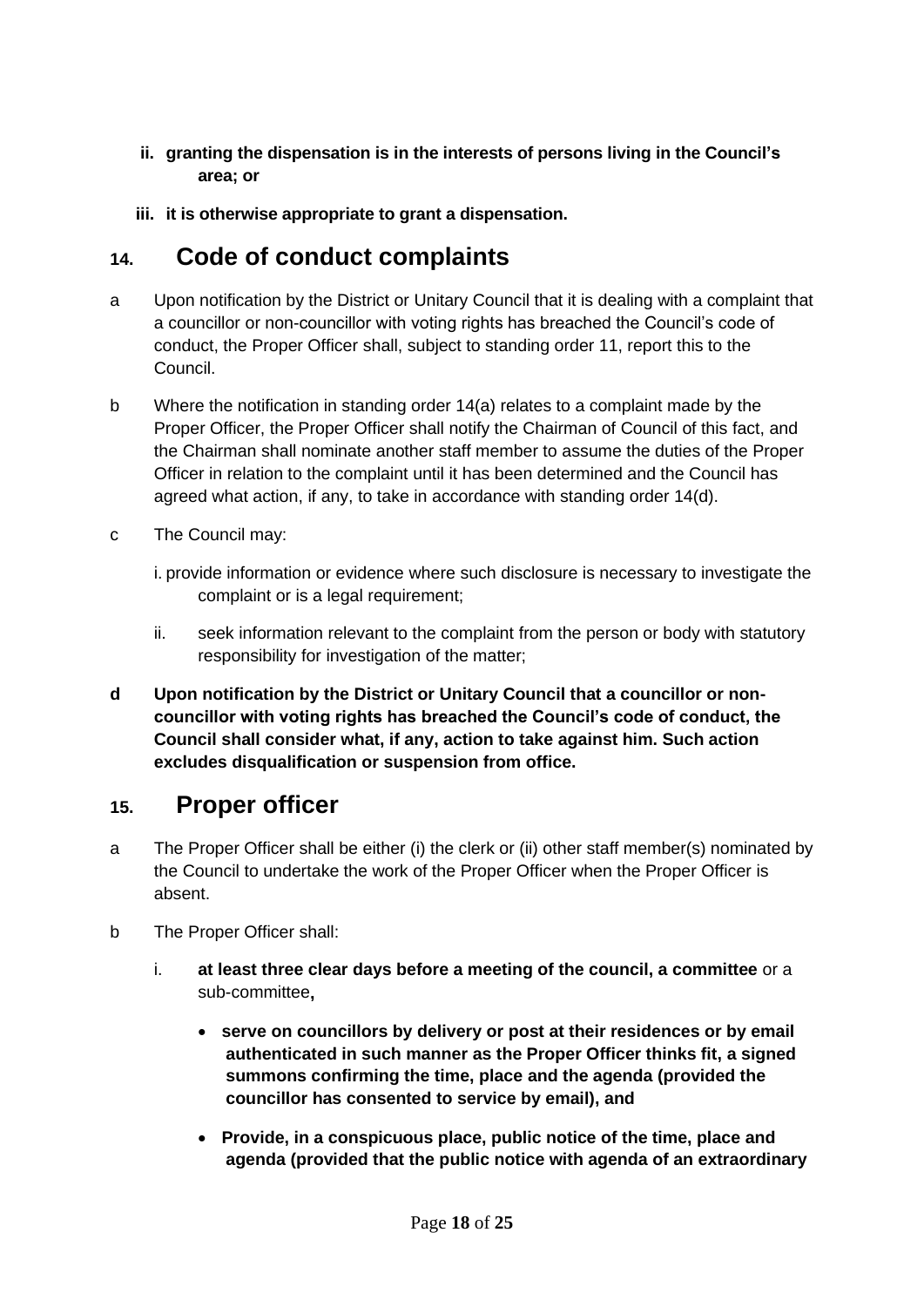#### **meeting of the Council convened by councillors is signed by them).**

*See standing order 3(b) for the meaning of clear days for a meeting of a full council and standing order 3(c) for the meaning of clear days for a meeting of a committee;*

- ii. subject to standing order 9, include on the agenda all motions in the order received unless a councillor has given written notice at least ( ) days before the meeting confirming his withdrawal of it;
- iii. **convene a meeting of the Council for the election of a new Chairman of the Council, occasioned by a casual vacancy in his office;**
- iv. **facilitate inspection of the minute book by local government electors;**
- v. **receive and retain copies of byelaws made by other local authorities;**
- vi. hold acceptance of office forms from councillors;
- vii. hold a copy of every councillor's register of interests;
- viii. assist with responding to requests made under freedom of information legislation and rights exercisable under data protection legislation, in accordance with the Council's relevant policies and procedures;
- ix. liaise, as appropriate, with the Council's Data Protection Officer (if there is one);
- x. receive and send general correspondence and notices on behalf of the Council except where there is a resolution to the contrary;
- xi. assist in the organisation of, storage of, access to, security of and destruction of information held by the Council in paper and electronic form subject to the requirements of data protection and freedom of information legislation and other legitimate requirements (e.g. the Limitation Act 1980);
- xii. arrange for legal deeds to be executed; (*see also standing order 23);*
- xiii. arrange or manage the prompt authorisation, approval, and instruction regarding any payments to be made by the Council in accordance with its financial regulations;
- xiv. record every planning application notified to the Council and the Council's response to the local planning authority in a book for such purpose;
- xv. refer a planning application received by the Council to the [Chairman or in his absence the Vice-Chairman (if there is one) of the Council] OR [Chairman or in his absence Vice-Chairman (if there is one) of the () Committee] within two working days of receipt to facilitate an extraordinary meeting if the nature of a planning application requires consideration before the next ordinary meeting of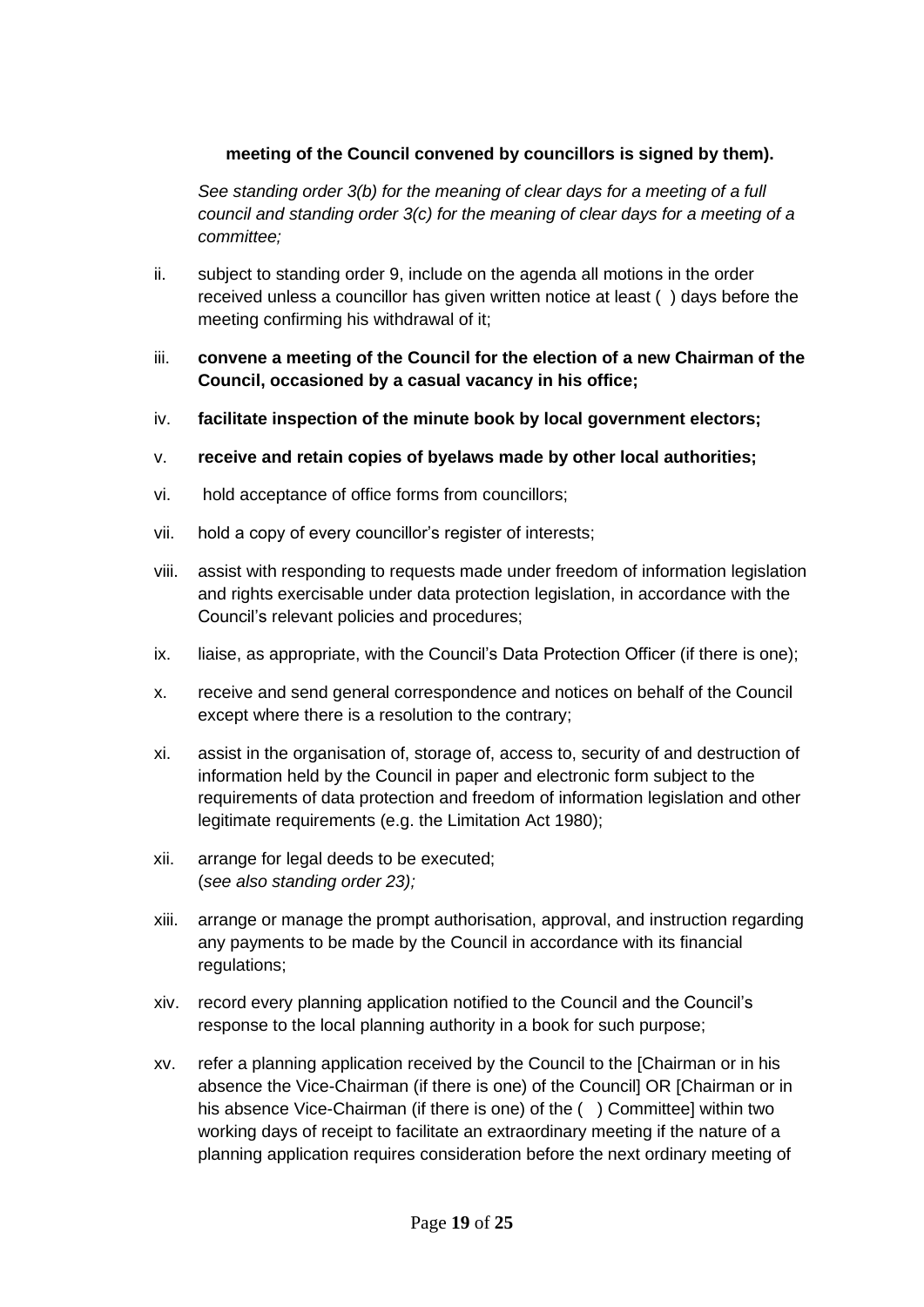[the Council] OR [() committee];

- xvi. manage access to information about the Council via the publication scheme; and
- xvii. retain custody of the seal of the Council (if there is one) which shall not be used without a resolution to that effect. (s*ee also standing order 23).*

### <span id="page-19-0"></span>**16. Responsible financial officer**

a The Council shall appoint appropriate staff member(s) to undertake the work of the Responsible Financial Officer when the Responsible Financial Officer is absent.

### <span id="page-19-1"></span>**17. Accounts and accounting statements**

- a "Proper practices" in standing orders refer to the most recent version of "Governance and Accountability for Local Councils – a Practitioners' Guide".
- b All payments by the Council shall be authorised, approved and paid in accordance with the law, proper practices and the Council's financial regulations.
- c The Responsible Financial Officer shall supply to each councillor as soon as practicable after 30 June, 30 September and 31 December in each year a statement to summarise:

i. the Council's receipts and payments (or income and expenditure) for each quarter;

- ii. the Council's aggregate receipts and payments (or income and expenditure) for the year to date;
- iii. the balances held at the end of the quarter being reported and

which includes a comparison with the budget for the financial year and highlights any actual or potential overspends.

- d As soon as possible after the financial year end at 31 March, the Responsible Financial Officer shall provide:
	- i. each councillor with a statement summarising the Council's receipts and payments (or income and expenditure) for the last quarter and the year to date for information; and
	- ii. to the Council the accounting statements for the year in the form of Section 2 of the annual governance and accountability return, as required by proper practices, for consideration and approval.
- e The year-end accounting statements shall be prepared in accordance with proper practices and apply the form of accounts determined by the Council (receipts and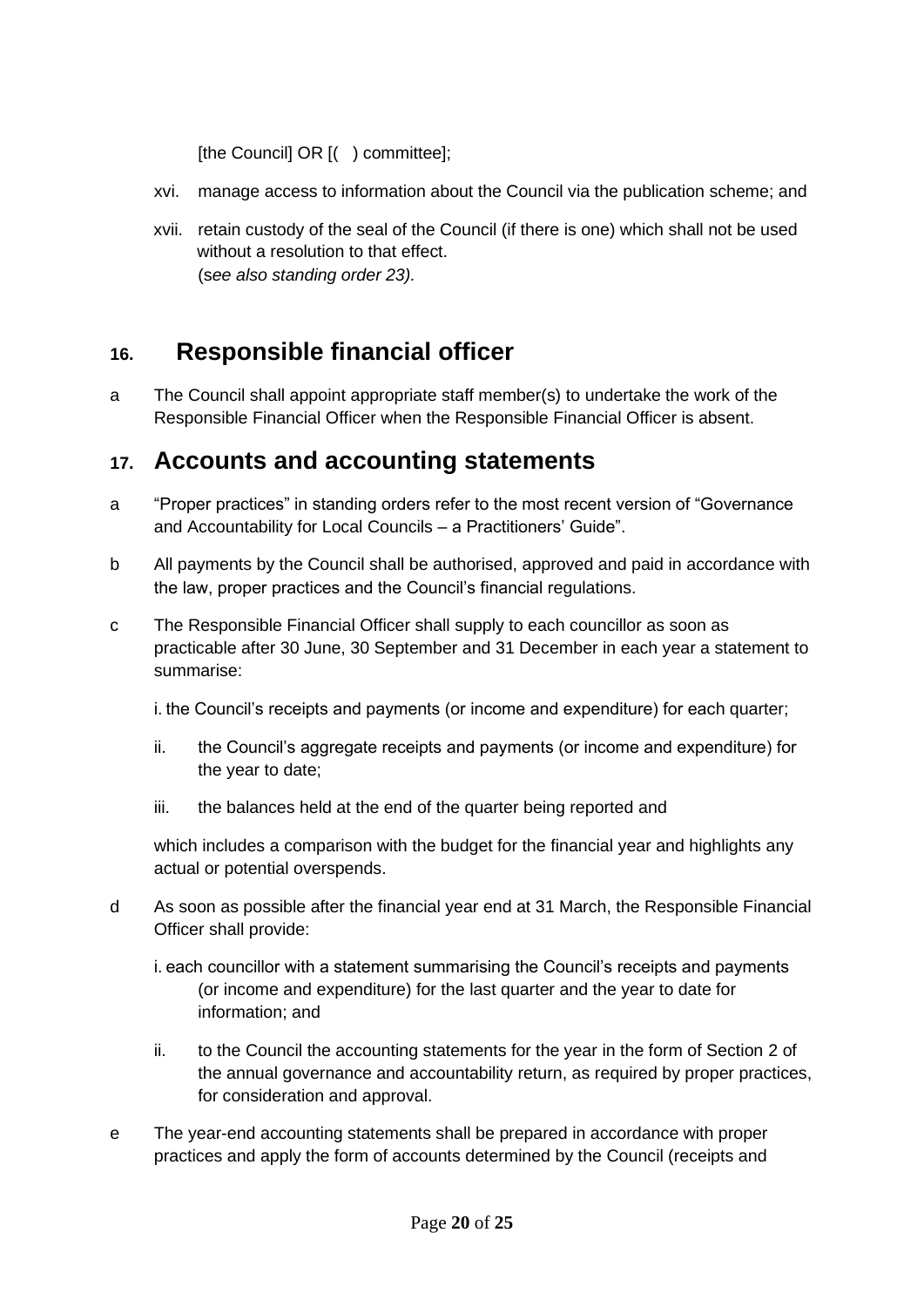payments, or income and expenditure) for the year to 31 March. A completed draft annual governance and accountability return shall be presented to all councillors at least 14 days prior to anticipated approval by the Council. The annual governance and accountability return of the Council, which is subject to external audit, including the annual governance statement, shall be presented to the Council for consideration and formal approval before 30 June.

### <span id="page-20-0"></span>**18. Financial controls and procurement**

- a. The Council shall consider and approve financial regulations drawn up by the Responsible Financial Officer, which shall include detailed arrangements in respect of the following:
	- i. the keeping of accounting records and systems of internal controls;
	- ii. the assessment and management of financial risks faced by the Council;
	- iii. the work of the independent internal auditor in accordance with proper practices and the receipt of regular reports from the internal auditor, which shall be required at least annually;
	- iv. the inspection and copying by councillors and local electors of the Council's accounts and/or orders of payments; and
	- v. whether contracts with an estimated value below **£25,000** due to special circumstances are exempt from a tendering process or procurement exercise.
- b. Financial regulations shall be reviewed regularly and at least annually for fitness of purpose.
- c. **A public contract regulated by the Public Contracts Regulations 2015 with an estimated value in excess of £25,000 but less than the relevant thresholds in standing order 18(f) is subject to Regulations 109-114 of the Public Contracts Regulations 2015 which include a requirement on the Council to advertise the contract opportunity on the Contracts Finder website regardless of what other means it uses to advertise the opportunity unless it proposes to use an existing list of approved suppliers (framework agreement).**
- d. Subject to additional requirements in the financial regulations of the Council, the tender process for contracts for the supply of goods, materials, services or the execution of works shall include, as a minimum, the following steps:
	- i. a specification for the goods, materials, services or the execution of works shall be drawn up;
	- ii. an invitation to tender shall be drawn up to confirm (i) the Council's specification (ii) the time, date and address for the submission of tenders (iii) the date of the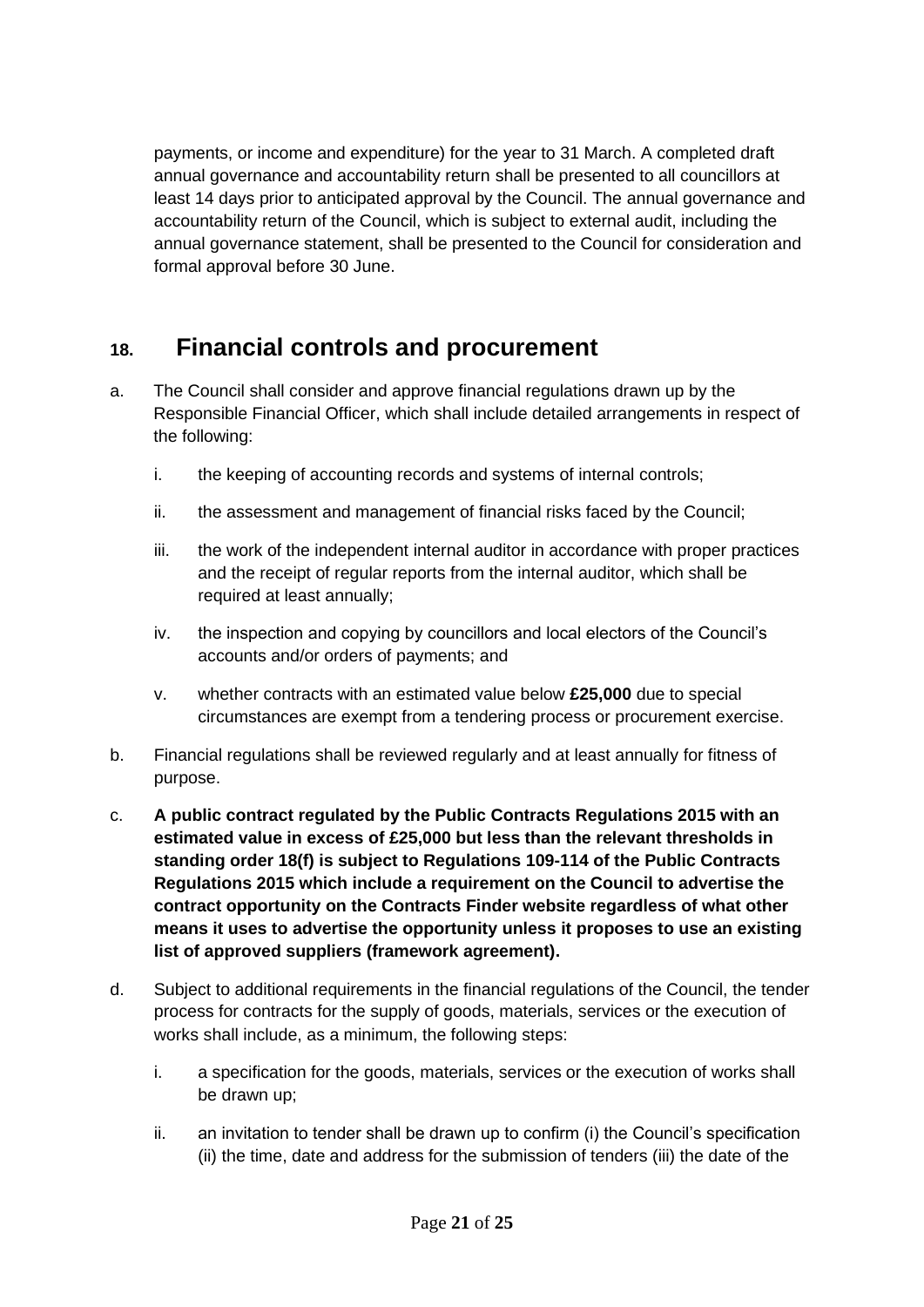Council's written response to the tender and (iv) the prohibition on prospective contractors contacting councillors or staff to encourage or support their tender outside the prescribed process;

- iii. the invitation to tender shall be advertised in a local newspaper and in any other manner that is appropriate;
- iv. tenders are to be submitted in writing in a sealed marked envelope addressed to the Proper Officer;
- v. tenders shall be opened by the Proper Officer in the presence of at least one councillor after the deadline for submission of tenders has passed;
- vi. tenders are to be reported to and considered by the appropriate meeting of the Council or a committee or sub-committee with delegated responsibility.
- e. Neither the Council, nor a committee or a sub-committee with delegated responsibility for considering tenders, is bound to accept the lowest value tender.
- f. **A public contract regulated by the Public Contracts Regulations 2015 with an estimated value in excess of £189,330 for a public service or supply contract or in excess of £4,733,252 for a public works contract; or £663,540 for a social and other specific services contract (or other thresholds determined by the European Commission every two years and published in the Official Journal of the European Union (OJEU)) shall comply with the relevant procurement procedures and other requirements in the Public Contracts Regulations 2015 which include advertising the contract opportunity on the Contracts Finder website and in OJEU.**
- g. **A public contract in connection with the supply of gas, heat, electricity, drinking water, transport services, or postal services to the public; or the provision of a port or airport; or the exploration for or extraction of gas, oil or solid fuel with an estimated value in excess of £378,660 for a supply, services or design contract; or in excess of £4,733,252 for a works contract; or £663,540 for a social and other specific services contract (or other thresholds determined by the European Commission every two years and published in OJEU) shall comply with the relevant procurement procedures and other requirements in the Utilities Contracts Regulations 2016.**

### <span id="page-21-0"></span>**19. Handling staff matters**

- a A matter personal to a member of staff that is being considered by a meeting of [Council] OR [the ( ) committee] OR [the ( ) sub-committee] is subject to standing order 11.
- b Subject to the Council's policy regarding absences from work, the Council's most senior member of staff shall notify the chairman of  $[the ( )$  committeel OR  $[the ( )$ sub-committee] or, if he is not available, the vice-chairman (if there is one) of [the ()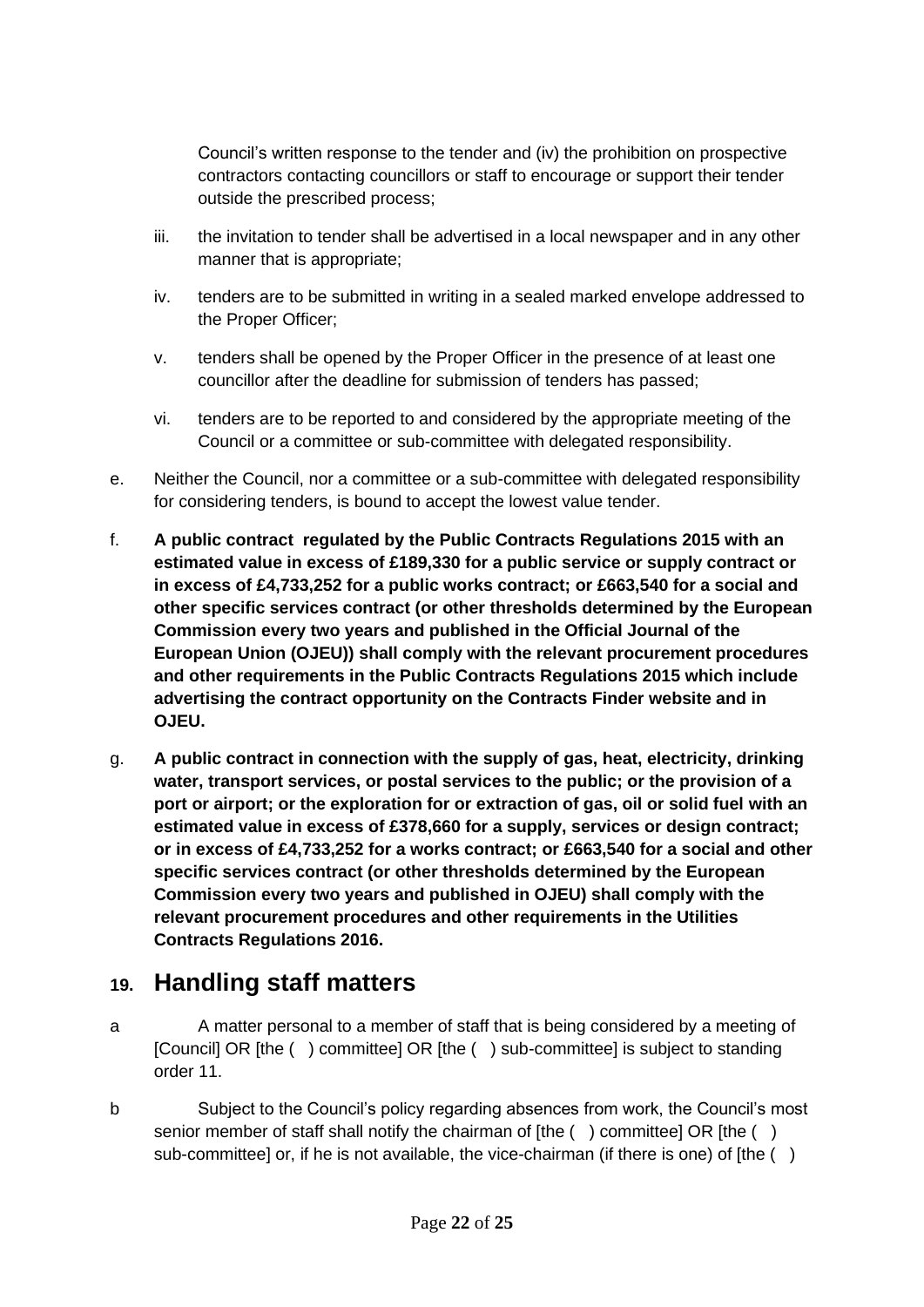committee] OR [the ( ) sub-committee] of absence occasioned by illness or other reason and that person shall report such absence to [the () committee] OR [the () sub-committee] at its next meeting.

- c The chairman of [the ( ) committee] OR [the ( ) sub-committee] or in his absence, the vice-chairman shall upon a resolution conduct a review of the performance and annual appraisal of the work of [the member of staff's job title]. The reviews and appraisal shall be reported in writing and are subject to approval by resolution by [the ( ) committee] OR [the ( ) sub-committee].
- d Subject to the Council's policy regarding the handling of grievance matters, the Council's most senior member of staff (or other members of staff) shall contact the chairman of [the ( ) committee] OR [the ( ) sub-committee] or in his absence, the vicechairman of [the ( ) committee] OR [the ( ) sub-committee] in respect of an informal or formal grievance matter, and this matter shall be reported back and progressed by resolution of [the ( ) committee] OR [the ( ) sub-committee].
- e Subject to the Council's policy regarding the handling of grievance matters, if an informal or formal grievance matter raised by [the member of staff's job title] relates to the chairman or vice-chairman of [the ( ) committee] OR [the ( ) sub-committee], this shall be communicated to another member of [the () committee] OR [the () subcommittee], which shall be reported back and progressed by resolution of [the ( ) committee] OR [the ( ) sub-committee].
- f Any persons responsible for all or part of the management of staff shall treat as confidential the written records of all meetings relating to their performance, capabilities, grievance or disciplinary matters.
- g In accordance with standing order 11(a), persons with line management responsibilities shall have access to staff records referred to in standing order 19(f).

# <span id="page-22-0"></span>**20. Responsibilities to provide information**

See also standing order 21.

- a **In accordance with freedom of information legislation, the Council shall publish information in accordance with its publication scheme and respond to requests for information held by the Council.**
- **i.** *[If gross annual income or expenditure (whichever is higher) does not exceed £25,000*] **The Council shall publish information in accordance with the requirements of the Smaller Authorities (Transparency Requirements) (England) Regulations 2015.**

OR

[*If gross annual income or expenditure (whichever is the higher) exceeds £200,000*] **The Council, shall publish information in accordance with the requirements of the Local Government (Transparency Requirements) (England) Regulations 2015**.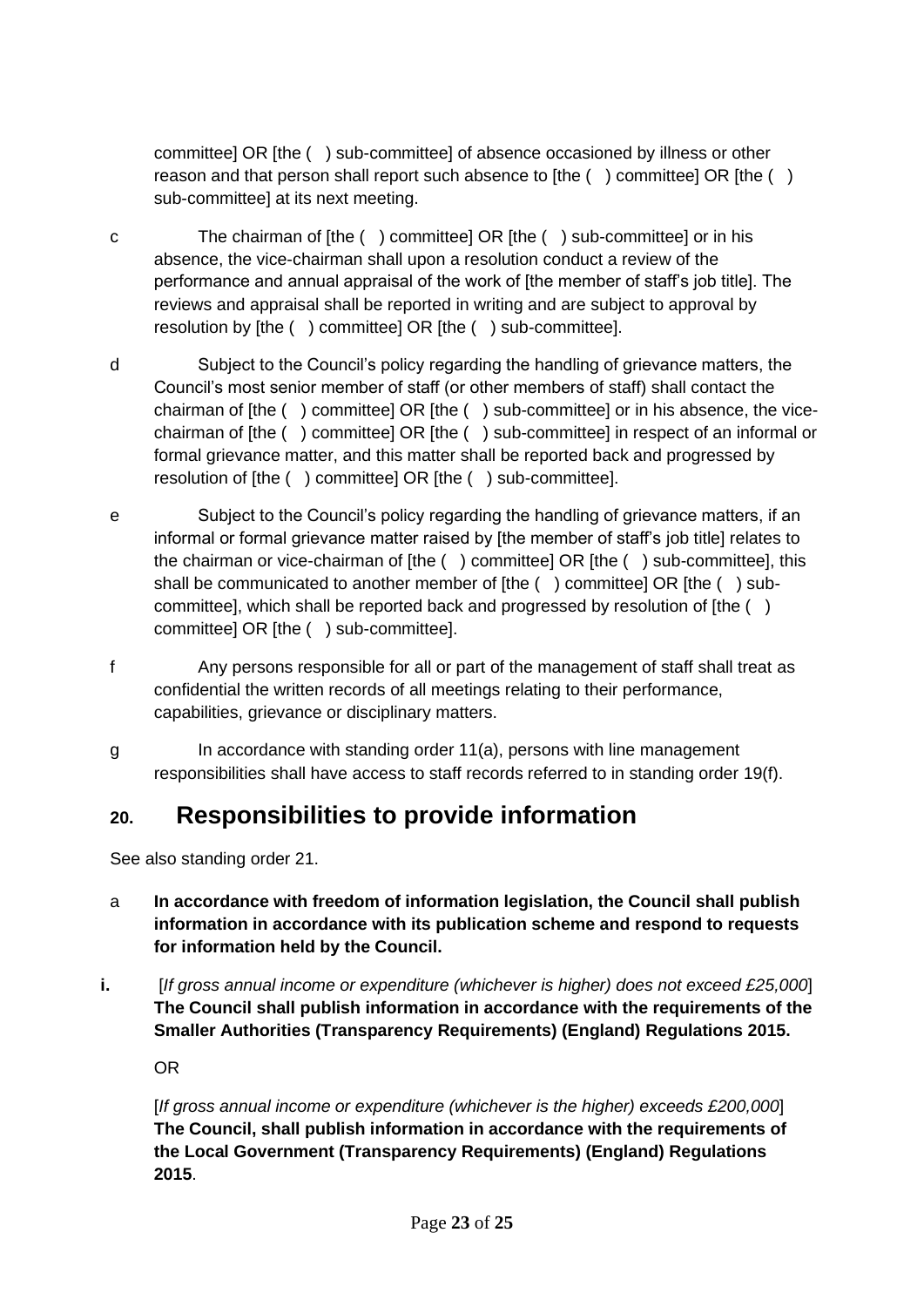# <span id="page-23-0"></span>**21. Responsibilities under data protection legislation**

Below is not an exclusive list. See also standing order 11.

- a The Council may appoint a Data Protection Officer.
- b **The Council shall have policies and procedures in place to respond to an individual exercising statutory rights concerning his personal data.**
- c **The Council shall have a written policy in place for responding to and managing a personal data breach.**
- d **The Council shall keep a record of all personal data breaches comprising the facts relating to the personal data breach, its effects and the remedial action taken.**
- e **The Council shall ensure that information communicated in its privacy notice(s) is in an easily accessible and available form and kept up to date.**
- f **The Council shall maintain a written record of its processing activities.**

### <span id="page-23-1"></span>**22. Relations with the press/media**

a Requests from the press or other media for an oral or written comment or statement from the Council, its councillors or staff shall be handled in accordance with the Council's policy in respect of dealing with the press and/or other media.

### <span id="page-23-2"></span>**23. Execution and sealing of legal deeds**

See also standing orders 15(b)(xii) and (xvii).

- a A legal deed shall not be executed on behalf of the Council unless authorised by a resolution.
- **b [Subject to standing order 23(a), the Council's common seal shall alone be used for sealing a deed required by law. It shall be applied by the Proper Officer in the presence of two councillors who shall sign the deed as witnesses.]**

*The above is applicable to a Council with a common seal.*

OR

**[Subject to standing order 23(a), any two councillors may sign, on behalf of the Council, any deed required by law and the Proper Officer shall witness their signatures.]** 

*The above is applicable to a Council without a common seal.*